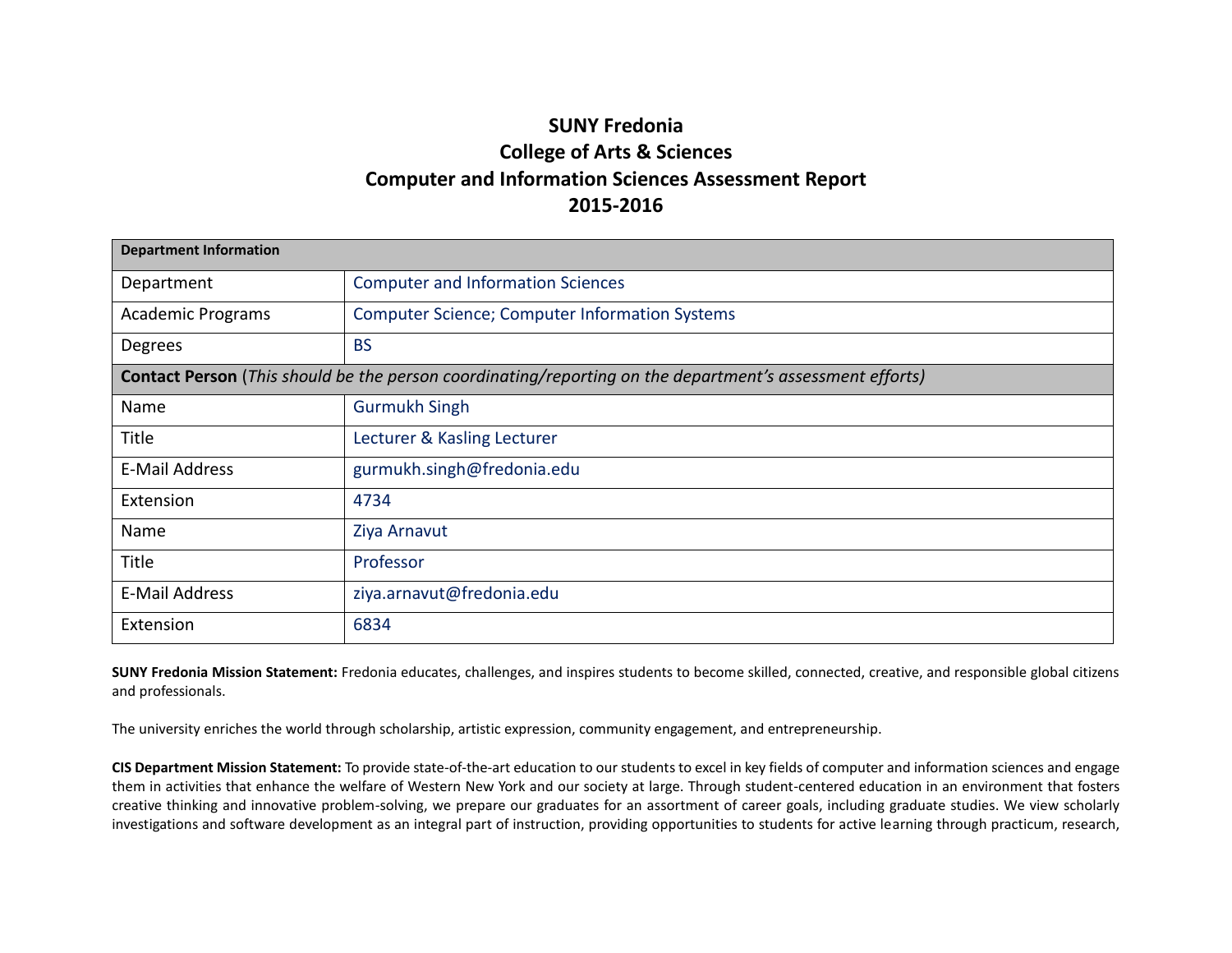and internship. Through active involvement in general education and interaction with cross-discipline course work, our programs embody students with life skills that help them become productive citizens and professionals.

It is to be stated that CS department has adopted 11 learning outcomes (LO's) from ABET website. This selection depends upon which CS/IS track is to be considered suitable for ABET accreditation. Please keep in mind that for Information Systems (IS) track, LO 'K' is invalid. We have mapped these LO's to the corresponding Campus Baccalaureate Goals. A list of the CIS department LO's is displayed initially and then our Program Educational Objectives (PEO) are presented. It is further to be stated that the same list of LO's from A through I is applicable to both CS and IS tracks. That is why LO 'J' is occurring two times in the list of LO's: the upper LO is for CS track and the lower one is for IS track of the CIS Department.

The following are the three Program Educational Objectives (PEO's) for our department:

- Be prepared for successful career in computer and information science or pursue graduate studies
- Utilize strong problem solving and communication skills
- PEO 3. Acquire life-long learning skills and engage in professional development
- An ability to apply knowledge of computing and mathematics appropriate to the discipline.
- An ability to analyze a problem, and identify and define the computing requirements appropriate to its solution.
- An ability to design, implement, and evaluate a computer-based system, process, component, or program to meet desired needs.
- An ability to function effectively on teams to accomplish a common goal.
- An understanding of professional, ethical, legal, security and social issues and responsibilities.
- An ability to communicate effectively with a range of audiences.
- An ability to analyze the local and global impact of computing on individuals, organizations, and society.
- Recognition of the need for and an ability to engage in continuing professional development.
- An ability to use current techniques, skills, and tools necessary for computing practice.
- An ability to apply mathematical foundations, algorithmic principles, and computer science theory in the modeling and design of computer-based systems in a way that demonstrates comprehension of the tradeoffs involved in design choices. [CS]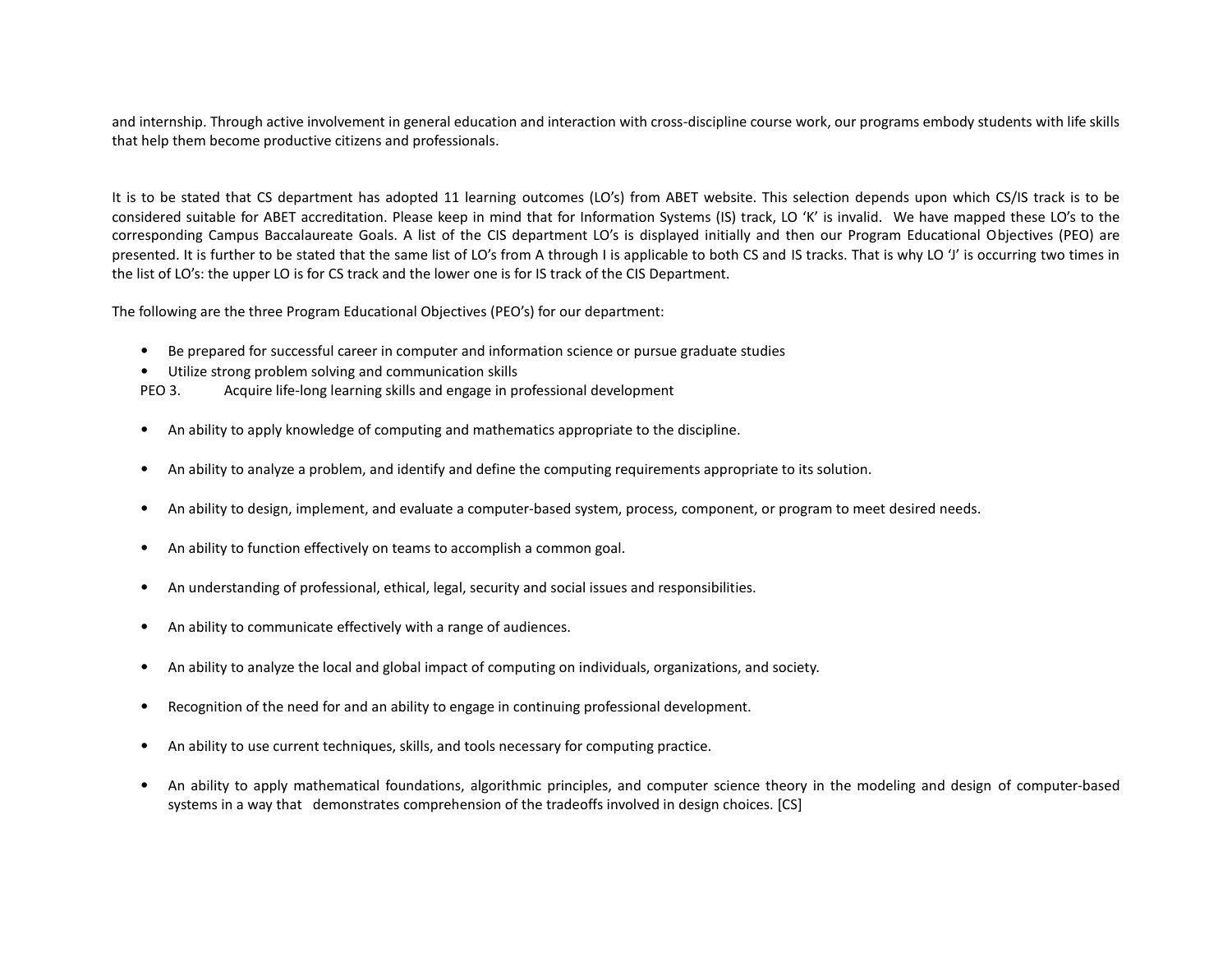An understanding of and ability to support the use, delivery and management of information systems within a specific application environment. [IS]

• An ability to apply design and development principles in the construction of software systems of varying complexity. [CS]

The LO's A through J/K are assessed on the basis of courses being taught in CIS department during each semester and they correlate strongly with our PEO's. Following is a depiction of the relationship between the PEO's and LO's and LO's to the campus baccalaureate goals as prepared by Dr. Zubairi. Table I shows mapping of PEO's to the corresponding LO's.

Table I: Mapping of PEO's with the corresponding LO's

|                  | . . |          | $\overline{\phantom{a}}$ | D        |                      |    | -<br>u    | . .<br>п  |           |                       | $\mathbf{z}$<br>n |
|------------------|-----|----------|--------------------------|----------|----------------------|----|-----------|-----------|-----------|-----------------------|-------------------|
| PEO1             |     |          | $\sqrt{ }$               |          |                      |    |           |           | $\lambda$ | $X$ [IS]<br>$\Lambda$ | X[CS]             |
| PEO <sub>2</sub> |     | $\cdots$ |                          | $\cdots$ |                      | ,, |           |           |           | $X$ [CS]              |                   |
| PEO3             |     |          |                          |          | $\ddot{\phantom{1}}$ |    | $\lambda$ | $\lambda$ |           | $X$ [IS]<br>$\lambda$ |                   |

In Table II, we present mapping of the LO's that correspond to the SUNY Fredonia campus baccalaureate goals.

| Program LO's:                              | <b>Skilled</b>                    | Connected                        | <b>Creative</b>         | Responsible           |
|--------------------------------------------|-----------------------------------|----------------------------------|-------------------------|-----------------------|
| A: An ability to apply knowledge of        | <b>Students learn programming</b> |                                  | Learn to be creative in |                       |
| computing and mathematics                  | through a sequence of             |                                  | developing algorithms   |                       |
| appropriate to the discipline              | progressively difficult courses   |                                  | and in modeling data    |                       |
| B: An ability to analyze a problem, and    | challenging the students in       |                                  | Learn to be creative in |                       |
| identify and define the computing          | several courses to solve real-    |                                  | developing algorithms   |                       |
| requirements appropriate to its            | life problems on the              |                                  | for solving problems    |                       |
| solution                                   | computer by developing            |                                  | and in modeling data    |                       |
|                                            | programs                          |                                  |                         |                       |
| C: An ability to design, implement, and    | Learning and using skills to      |                                  |                         | Make sure the program |
| evaluate a computer-based system,          | design and implement a            |                                  |                         | or solution meets the |
| process, component, or program to          | computer based solution.          |                                  |                         | needs                 |
| meet desired needs                         |                                   |                                  |                         |                       |
| D: An ability to function effectively on   |                                   | <b>Students work in teams to</b> |                         | <b>Students meet</b>  |
| teams to accomplish a common goal          |                                   | complete a project and           |                         | deadlines for various |
|                                            |                                   | share their part of solution     |                         | reports               |
|                                            |                                   | with others                      |                         |                       |
| E: An understanding of professional,       |                                   |                                  |                         | Students get the      |
| ethical, legal, security and social issues |                                   |                                  |                         | knowledge of ethical  |

Table II: Mapping of LO's with corresponding SUNY Fredonia baccalaureate goals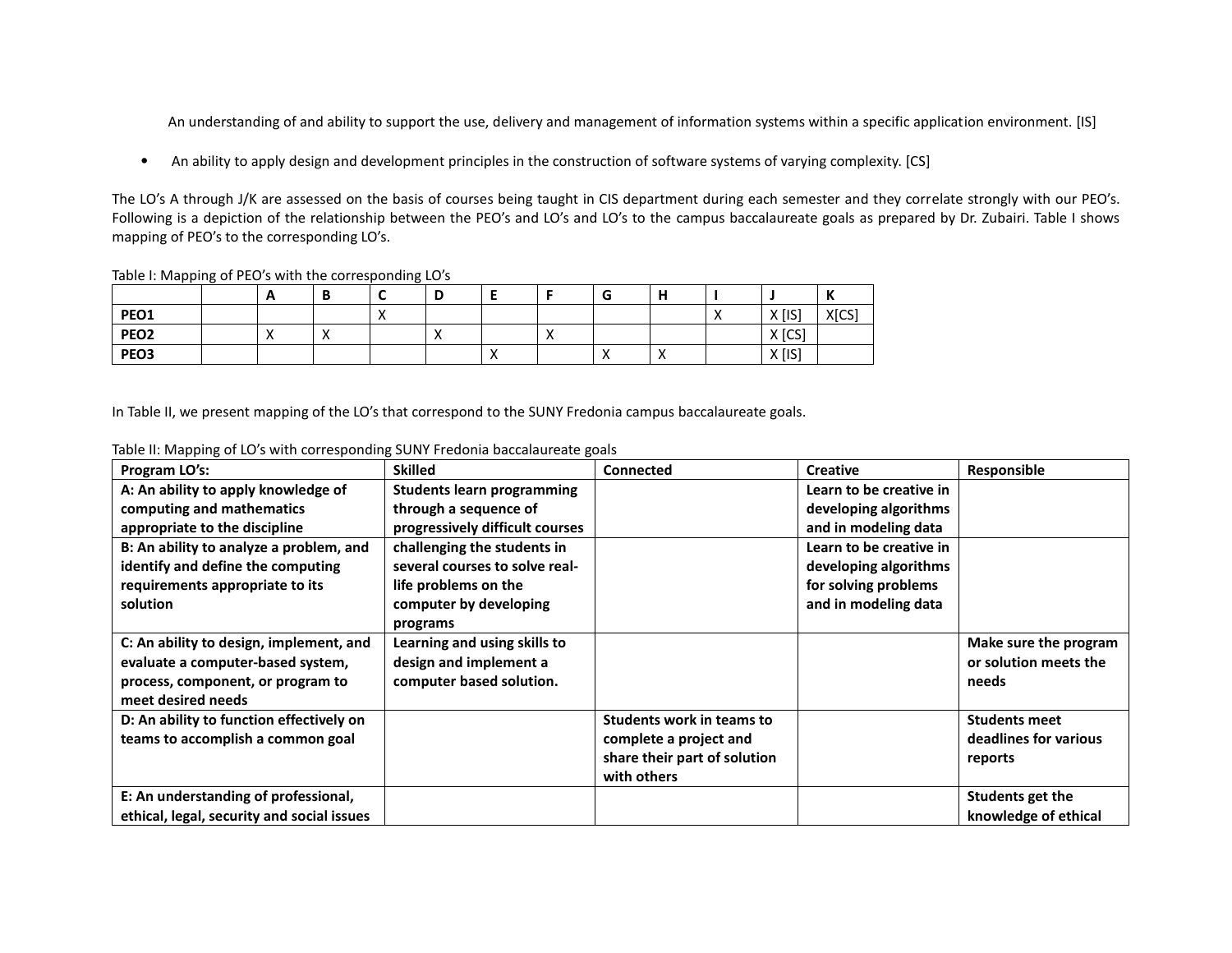| and responsibilities                     |                                      |                             |                               | and security issues in IT    |
|------------------------------------------|--------------------------------------|-----------------------------|-------------------------------|------------------------------|
|                                          |                                      |                             |                               | and computer industry.       |
| F: An ability to communicate effectively |                                      | In oral communication       |                               |                              |
| with a range of audiences                |                                      | courses, students give      |                               |                              |
|                                          |                                      | presentations, handle Q & A |                               |                              |
|                                          |                                      | and evaluate each other     |                               |                              |
| G: An ability to analyze the local and   |                                      |                             |                               | <b>Students study</b>        |
| global impact of computing on            |                                      |                             |                               | examples of the impact       |
| individuals, organizations, and society  |                                      |                             |                               | of computing on global       |
|                                          |                                      |                             |                               | society.                     |
| H: Recognition of the need for and an    |                                      | Through Internships, the    |                               | <b>Students show a sense</b> |
| ability to engage in continuing          |                                      | students connect to each    |                               | of responsibility by         |
| professional development                 |                                      | other and engage in         |                               | taking the professional      |
|                                          |                                      | continuous professional     |                               | internships seriously        |
|                                          |                                      | development                 |                               |                              |
| I: An ability to use current techniques, | In programming and web               |                             | <b>Students find creative</b> |                              |
| skills, and tools necessary for          | design courses, students             |                             | ways of using current         |                              |
| computing practice.                      | need to use modern tools             |                             | technique and skills.         |                              |
|                                          | and be on top of the                 |                             |                               |                              |
|                                          | technology.                          |                             |                               |                              |
| J: An understanding of processes that    | <b>Students acquire appropriate</b>  |                             | <b>Students create</b>        |                              |
| support the delivery and management      | skills on several topics in          |                             | models that support           |                              |
| of information systems within a specific | concerning information               |                             | delivery/management           |                              |
| application environment. [IS]            | systems processes                    |                             | of information                |                              |
|                                          |                                      |                             | systems                       |                              |
| J: An ability to apply mathematical      |                                      |                             | Students do model             |                              |
| foundations, algorithmic principles,     |                                      |                             | and design computing          |                              |
| and computer science theory in the       |                                      |                             | systems in a variety of       |                              |
| modeling and design of computer-         |                                      |                             | ways using creative           |                              |
| based systems in a way that              |                                      |                             | options.                      |                              |
| demonstrates comprehension of the        |                                      |                             |                               |                              |
| tradeoffs involved in design choices.    |                                      |                             |                               |                              |
| [CS]                                     |                                      |                             |                               |                              |
| K: An ability to apply design and        | <b>Students enhance their skills</b> |                             |                               |                              |
| development principles in the            | by designing software                |                             |                               |                              |
| construction of software systems of      | systems in a variety of              |                             |                               |                              |
| varying complexity. [CS]                 | languages and platforms.             |                             |                               |                              |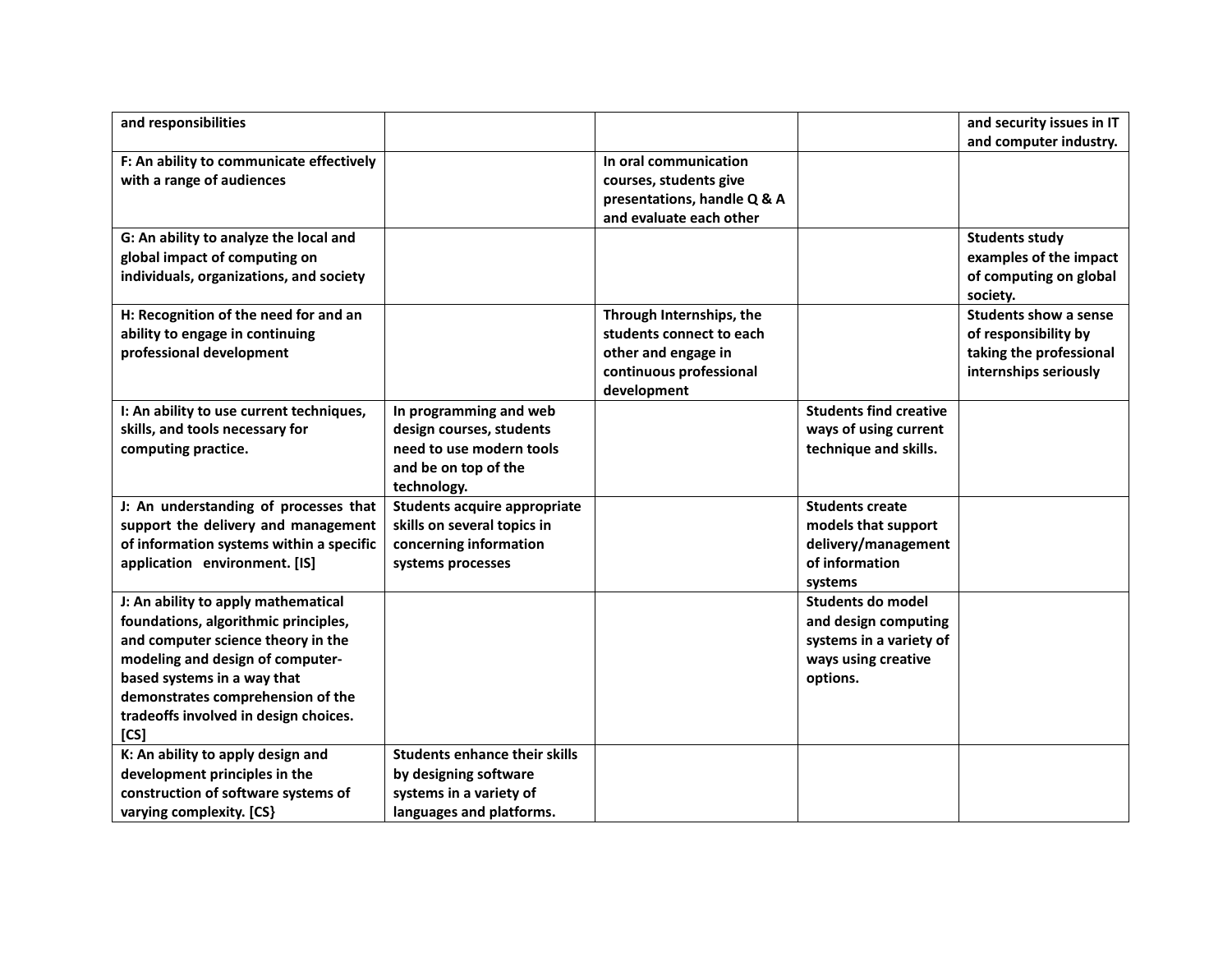Dr. Singh, Dr. Barneva and Dr. Zubairi have created the curriculum map and assessment plan 2014 for both Computer Science (CS) and Information Systems (IS) tracks. The curriculum map shows a mapping of the courses to one or more corresponding LO's. In the assessment plan, a number of performance criteria has been developed for each outcome. The specific courses are identified that satisfy these performance criteria, and consequently are picked for assessment. For each LO, a rubric sheet is designed that depicts specific milestones to be achieved by the students to meet or exceed the standard. The rubric sheet also identifies the shortcomings, which are demonstrated by those students who fail to meet the standard.

In the beginning of each semester, the assessment coordinator identifies the courses to be used for assessment work and informs the Instructors teaching those courses for which LO's data collection is to be done. Instructors refer to the rubric sheets as a guideline to figure out the specific milestones for students to be achieved. This prior information helps the Instructors to prepare and include specific questions in their course quizzes, exams and projects. Consequently, instructors create exams and projects that include the relevant kind of work to be performed by the students. In the subsequent progress of each semester, the Instructors are reminded periodically about the collection of assessment data. Finally, at the end of the semester, the Instructors turn in the collected assessment data to the Assessment Chair. Based on the data collected, the LO's are assessed. In spring 2016 semester, a list of courses depicted in Table III is assessed, which is based on the curriculum map and the response gotten from the Instructors.

| S. No. | Course # & Instructor                               | Learning Outcomes (LOs) To Be Assessed |
|--------|-----------------------------------------------------|----------------------------------------|
| 1.     | CSIT201, (Not offered this semester)                | <b>All Es, G1, G2</b>                  |
| 2.     | CSIT221, Olson & Smith                              | $\overline{11}$                        |
| 3.     | CSIT224 (Not offered this semester)                 | A2, B3                                 |
| 4.     | CSIT231, Szocki                                     | 14                                     |
| 5.     | CSIT241, Maloney                                    | A3                                     |
| 6.     | CSIT311, (Not offered this semester)                | A4, I2                                 |
| 7.     | CSIT321, Barneva                                    | 13                                     |
| 8.     | CSIT341, Barneva                                    | A1, A5, B2, All Js                     |
| 9.     | CSIT425, Scialdone                                  | B1, B4, All Cs, Ds, Fs, Ks             |
| 10.    | CSIT431, Zubairi                                    | All Fs                                 |
| 11.    | CSIT455, Tsetse                                     | All Fs                                 |
| 12.    | CSIT499, Arnavut, Olson, Singh, Tsetse &<br>Zubairi | <b>Graduating Senior Exit Survey</b>   |

Table III: Information of each course, its instructor and LO's to be assessed for spring 2016

In the actual assessment analysis of a given course taught during spring 2016, each LO being assessed is presented and discussed. In a Table displayed on next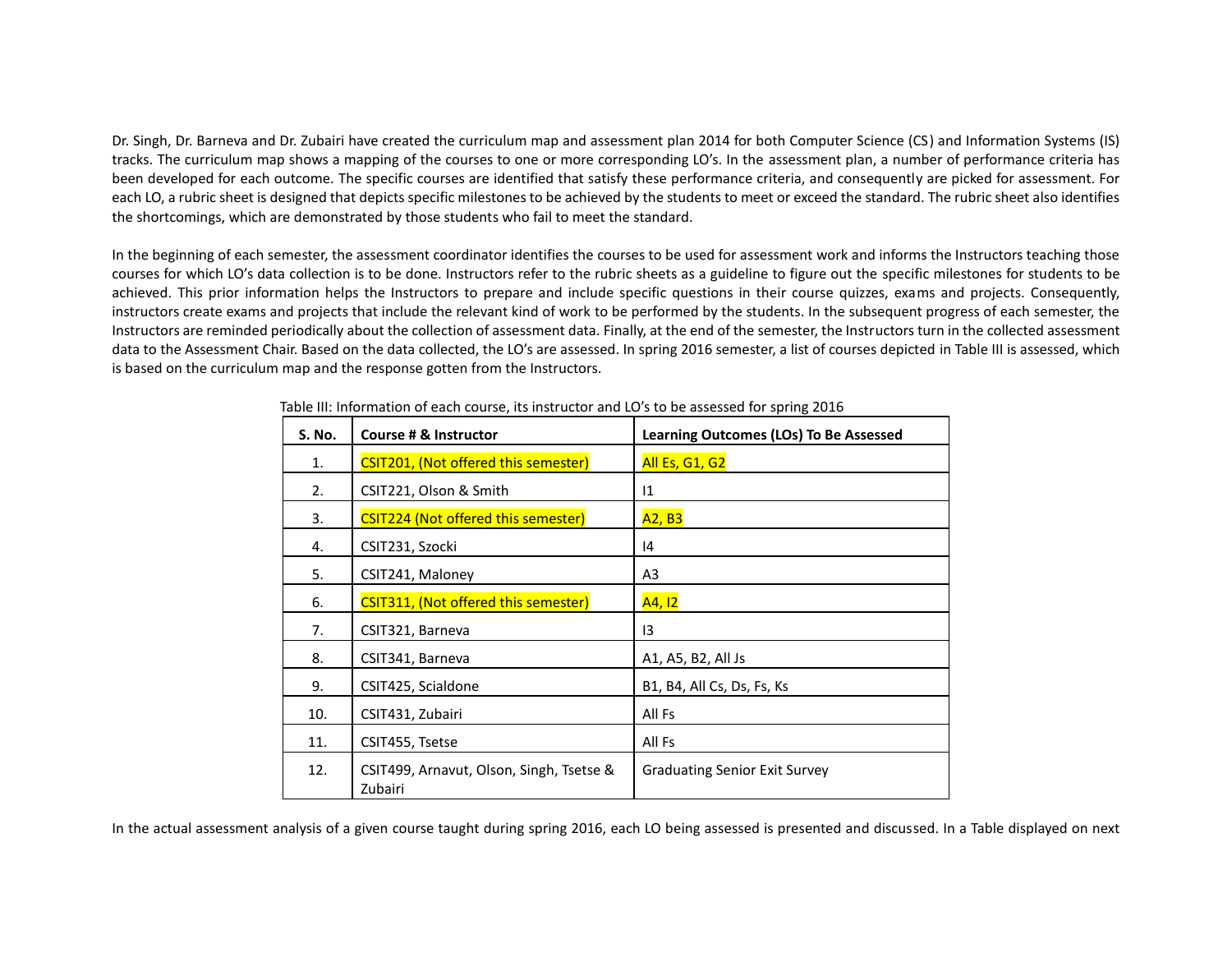page, we present the statement of an LO to be assessed in first row, followed by its Assessment Method in second row, its Data Source in third row and Assessment Results in the last row. For example, for LO A, we first list its five Performance Criterion (PC) A1 through A5. For each PC, we represent an abbreviation that relates to its actual description. Then an inset table is inserted in which for each course, its corresponding PC is presented. This table contains the raw assessment data which is then combined and aggregated to produce the final result for the LO being assessed. Each table entry contains a triplet, (x, y, z), that indicates Exceeds, Meets, Insufficient or Approaching Standard. Arithmetic means are used to combine and aggregate the results. At the end of computation, an actual number of students is used for calculating percentile performances. Arithmetic means are used instead of geometric means because for each PC, the range of values is the same, i.e. the total number of students in a class. Adding the PC values across multiple courses by columns still results in similar patterns which preserve the actual results. For results in categories X (Exceeds), M (Meets) and I (Insufficient), the following mathematical formulas are used for aggregating the percentile performances. Here, 'L' is the number of courses in which a given LO is to be assessed and 'N' is the number of performance criteria for each LO. Each PC's performance data is listed as a fractional number, p/q, where 'q' is the total number of students in the course and 'p' is the number of students that falls in X, M or I category of performance. As an obvious example, X/(X+M+I) would be the fraction of the number of students that exceeds a specific performance criterion (PC) in a course. The following three mathematical equations are used to determine *X, M* and *I* percentile performance, respectively:

$$
X = 100 \times \sum_{j=1}^{L} \left[ (100 \times \sum_{i=1}^{n} \frac{PCX_i}{N}) / L \right]
$$
 (1)

$$
M = 100 \times \sum_{j=1}^{L} \left[ (100 \times \sum_{i=1}^{n} \frac{PCM_i}{N}) / L \right]
$$
 (2)

$$
I = 100 \times \sum_{j=1}^{L} \left[ (100 \times \sum_{i=1}^{n} \frac{PCI_i}{N}) / L \right]
$$
 (3)

| <b>Assessment of Student Learning Outcomes</b> |                                                                                                                                                                                                                                                                                                                                                                                                       |  |  |  |  |  |  |
|------------------------------------------------|-------------------------------------------------------------------------------------------------------------------------------------------------------------------------------------------------------------------------------------------------------------------------------------------------------------------------------------------------------------------------------------------------------|--|--|--|--|--|--|
|                                                | <b>Programs: Computer Science and Computer Information Systems</b>                                                                                                                                                                                                                                                                                                                                    |  |  |  |  |  |  |
| <b>Outcome A:</b>                              | An ability to apply knowledge of computing and mathematics appropriate to the discipline.                                                                                                                                                                                                                                                                                                             |  |  |  |  |  |  |
| Assessment<br>Method(s)                        | Instructors assign programs based questions to be developed by CSIT241, and CSIT341 students. The programs are thoroughly reviewed<br>and graded by the instructors. The instructors provide the Assessment Committee Chair with a graded portfolio of a number of<br>assignments/Exam questions. The Instructors include specific exams questions in CSIT241, and CSIT341 as per the assessment plan |  |  |  |  |  |  |
| Data Source                                    | Data source is the programs written by students and graded by instructors in CSIT241, and CSIT341 as well as some specific exam<br>questions from these three courses to be assessed.                                                                                                                                                                                                                 |  |  |  |  |  |  |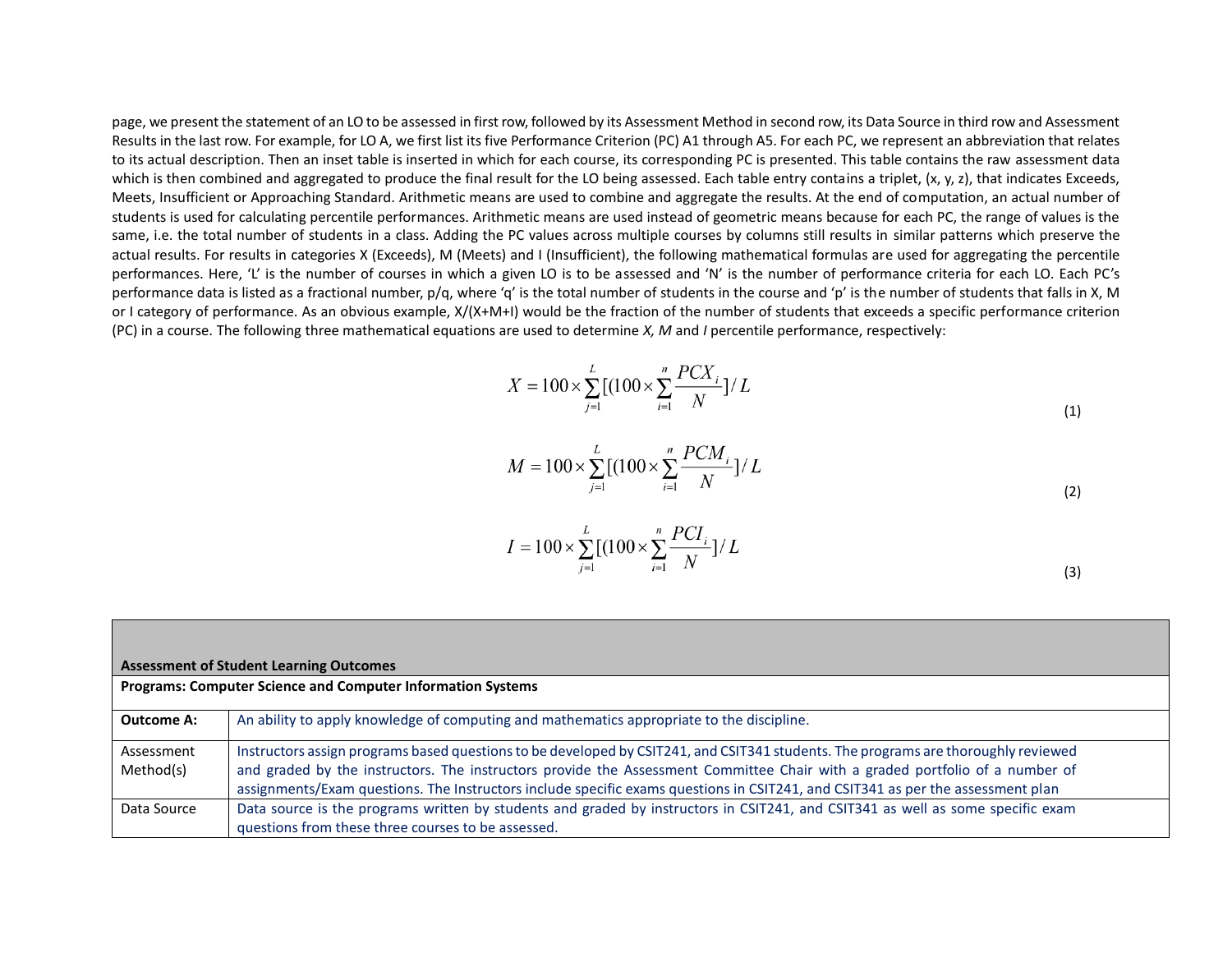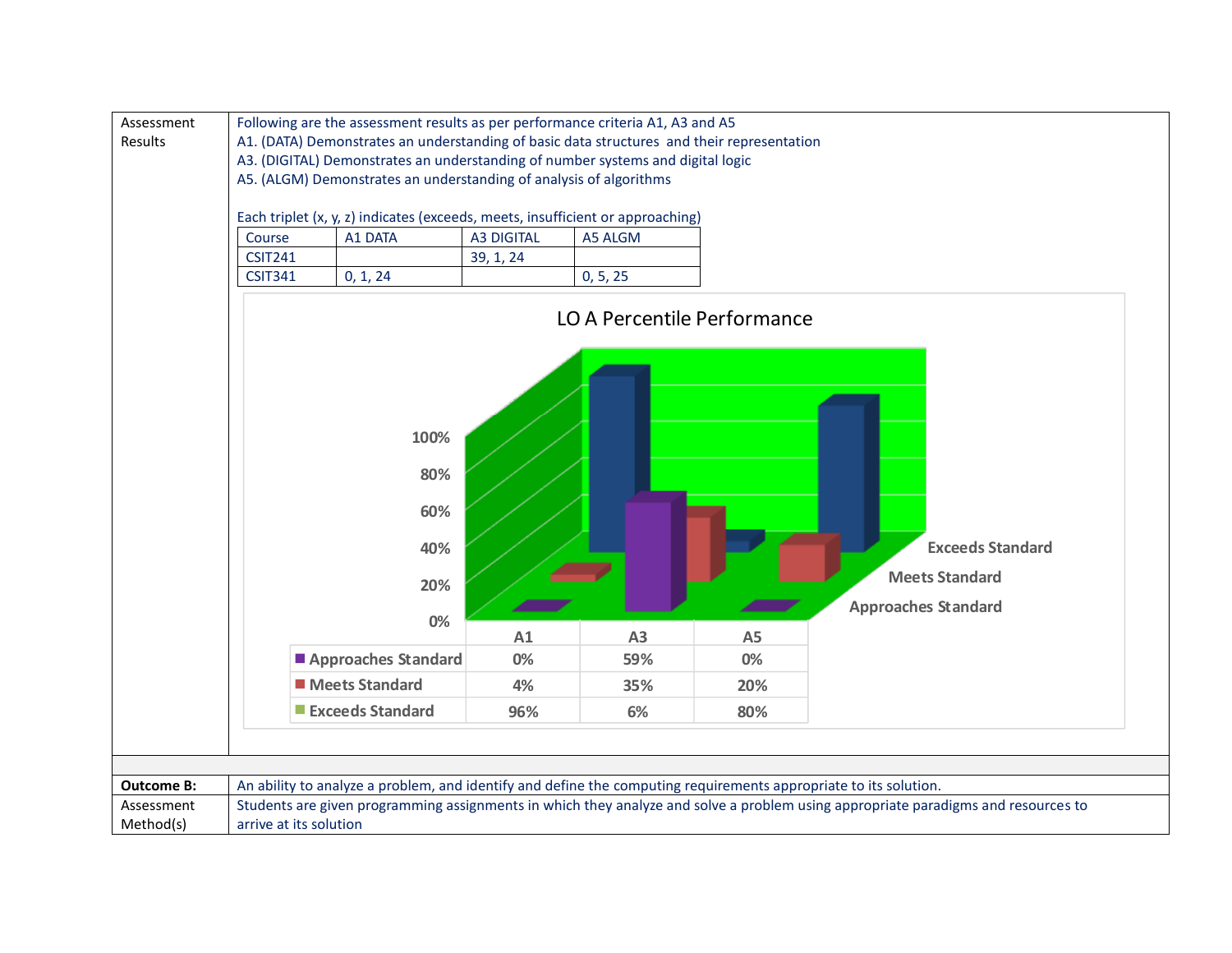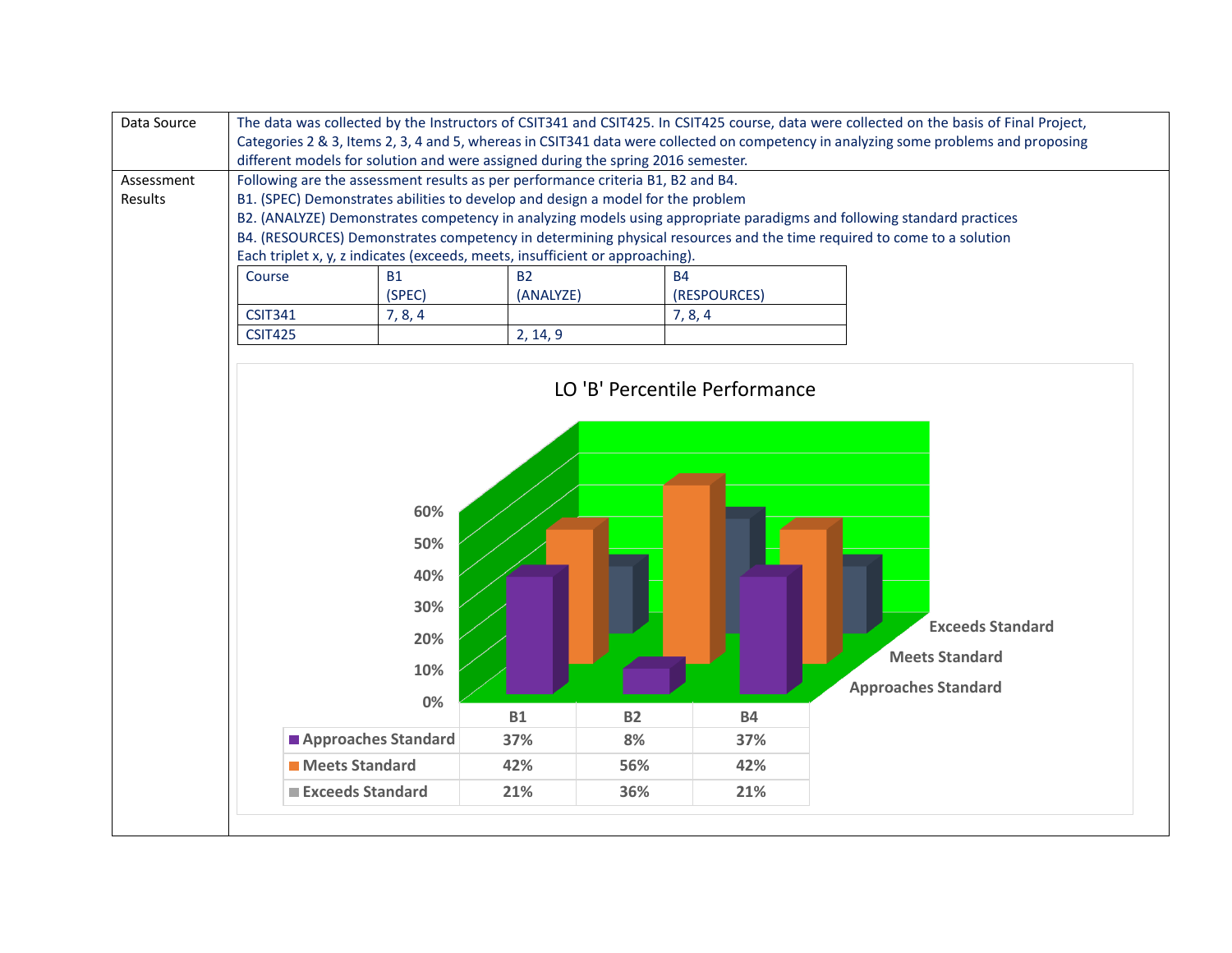| <b>Outcome C:</b> |                                                                                                                                                                                                                     |                                                                                                                                               |            |                                             |                |                |                | An ability to design, implement, and evaluate a computer-based system, process, component, or program to meet desired needs. |  |  |  |  |
|-------------------|---------------------------------------------------------------------------------------------------------------------------------------------------------------------------------------------------------------------|-----------------------------------------------------------------------------------------------------------------------------------------------|------------|---------------------------------------------|----------------|----------------|----------------|------------------------------------------------------------------------------------------------------------------------------|--|--|--|--|
| Assessment        | Students are assigned lab projects to develop a computer based system to meet the stated objectives.                                                                                                                |                                                                                                                                               |            |                                             |                |                |                |                                                                                                                              |  |  |  |  |
| Method(s)         |                                                                                                                                                                                                                     |                                                                                                                                               |            |                                             |                |                |                |                                                                                                                              |  |  |  |  |
| Data Source       | The data was collected by the Instructor of CSIT425 on the basis of Final Project, Categories 2, 3 & 4, Item 1-4 during the spring 2016 semester.                                                                   |                                                                                                                                               |            |                                             |                |                |                |                                                                                                                              |  |  |  |  |
| Assessment        | Following are the assessment results as per performance criteria C1 through C5.<br>C1. (DESIGN) Demonstrates competency in computer based system design<br>C2. (REQ) Demonstrates ability in eliciting requirements |                                                                                                                                               |            |                                             |                |                |                |                                                                                                                              |  |  |  |  |
| Results           |                                                                                                                                                                                                                     |                                                                                                                                               |            |                                             |                |                |                |                                                                                                                              |  |  |  |  |
|                   |                                                                                                                                                                                                                     |                                                                                                                                               |            |                                             |                |                |                |                                                                                                                              |  |  |  |  |
|                   |                                                                                                                                                                                                                     | C3. (METRIC) Demonstrates competency in developing project metrics<br>C4. (TEST) Demonstrates competency in creating and executing test plans |            |                                             |                |                |                |                                                                                                                              |  |  |  |  |
|                   |                                                                                                                                                                                                                     | C5. (OPTIM) Demonstrates competency in comparing alternative solutions and selecting the optimal one.                                         |            |                                             |                |                |                |                                                                                                                              |  |  |  |  |
|                   |                                                                                                                                                                                                                     | Each triplet x, y, z indicates (exceeds, meets, insufficient or approaching).                                                                 |            |                                             |                |                |                |                                                                                                                              |  |  |  |  |
|                   |                                                                                                                                                                                                                     |                                                                                                                                               |            |                                             |                |                |                |                                                                                                                              |  |  |  |  |
|                   | Course                                                                                                                                                                                                              | C1 (DESIGN)                                                                                                                                   | $C2$ (REQ) | C3 (METRIC)                                 | C4 (TEST)      | C5 (OPTIM)     |                |                                                                                                                              |  |  |  |  |
|                   | <b>CSIT425</b>                                                                                                                                                                                                      | 3, 4, 12                                                                                                                                      | 7, 0, 12   | 7, 4, 8                                     | 3, 8, 8        | 3, 4, 12       |                |                                                                                                                              |  |  |  |  |
|                   |                                                                                                                                                                                                                     |                                                                                                                                               |            |                                             |                |                |                |                                                                                                                              |  |  |  |  |
|                   |                                                                                                                                                                                                                     |                                                                                                                                               |            | LO C1, C2, C3 and C4 Percentile Performance |                |                |                |                                                                                                                              |  |  |  |  |
|                   |                                                                                                                                                                                                                     |                                                                                                                                               |            |                                             |                |                |                |                                                                                                                              |  |  |  |  |
|                   |                                                                                                                                                                                                                     |                                                                                                                                               |            |                                             |                |                |                |                                                                                                                              |  |  |  |  |
|                   |                                                                                                                                                                                                                     |                                                                                                                                               |            |                                             |                |                |                |                                                                                                                              |  |  |  |  |
|                   |                                                                                                                                                                                                                     | 70%                                                                                                                                           |            |                                             |                |                |                |                                                                                                                              |  |  |  |  |
|                   |                                                                                                                                                                                                                     | 60%                                                                                                                                           |            |                                             |                |                |                |                                                                                                                              |  |  |  |  |
|                   |                                                                                                                                                                                                                     |                                                                                                                                               |            |                                             |                |                |                |                                                                                                                              |  |  |  |  |
|                   |                                                                                                                                                                                                                     | 50%                                                                                                                                           |            |                                             |                |                |                |                                                                                                                              |  |  |  |  |
|                   |                                                                                                                                                                                                                     | 40%                                                                                                                                           |            |                                             |                |                |                |                                                                                                                              |  |  |  |  |
|                   |                                                                                                                                                                                                                     | 30%                                                                                                                                           |            |                                             |                |                |                |                                                                                                                              |  |  |  |  |
|                   |                                                                                                                                                                                                                     |                                                                                                                                               |            |                                             |                |                |                |                                                                                                                              |  |  |  |  |
|                   |                                                                                                                                                                                                                     | 20%                                                                                                                                           |            |                                             |                |                |                | <b>Exceeds Standard</b>                                                                                                      |  |  |  |  |
|                   |                                                                                                                                                                                                                     | 10%                                                                                                                                           |            |                                             |                |                |                | <b>Meets Standard</b>                                                                                                        |  |  |  |  |
|                   |                                                                                                                                                                                                                     | 0%                                                                                                                                            |            |                                             |                |                |                | <b>Approaches Standard</b>                                                                                                   |  |  |  |  |
|                   |                                                                                                                                                                                                                     |                                                                                                                                               | C1         | C <sub>2</sub>                              | C <sub>3</sub> | C <sub>4</sub> | C <sub>5</sub> |                                                                                                                              |  |  |  |  |
|                   |                                                                                                                                                                                                                     | Approaches Standard                                                                                                                           | 16%        | 37%                                         | 37%            | 16%            | 16%            |                                                                                                                              |  |  |  |  |
|                   |                                                                                                                                                                                                                     | Meets Standard                                                                                                                                | 21%        | 0%                                          | 21%            | 42%            | 21%            |                                                                                                                              |  |  |  |  |
|                   |                                                                                                                                                                                                                     | <b>Exceeds Standard</b>                                                                                                                       | 63%        | 63%                                         | 42%            | 42%            | 63%            |                                                                                                                              |  |  |  |  |
|                   |                                                                                                                                                                                                                     |                                                                                                                                               |            |                                             |                |                |                |                                                                                                                              |  |  |  |  |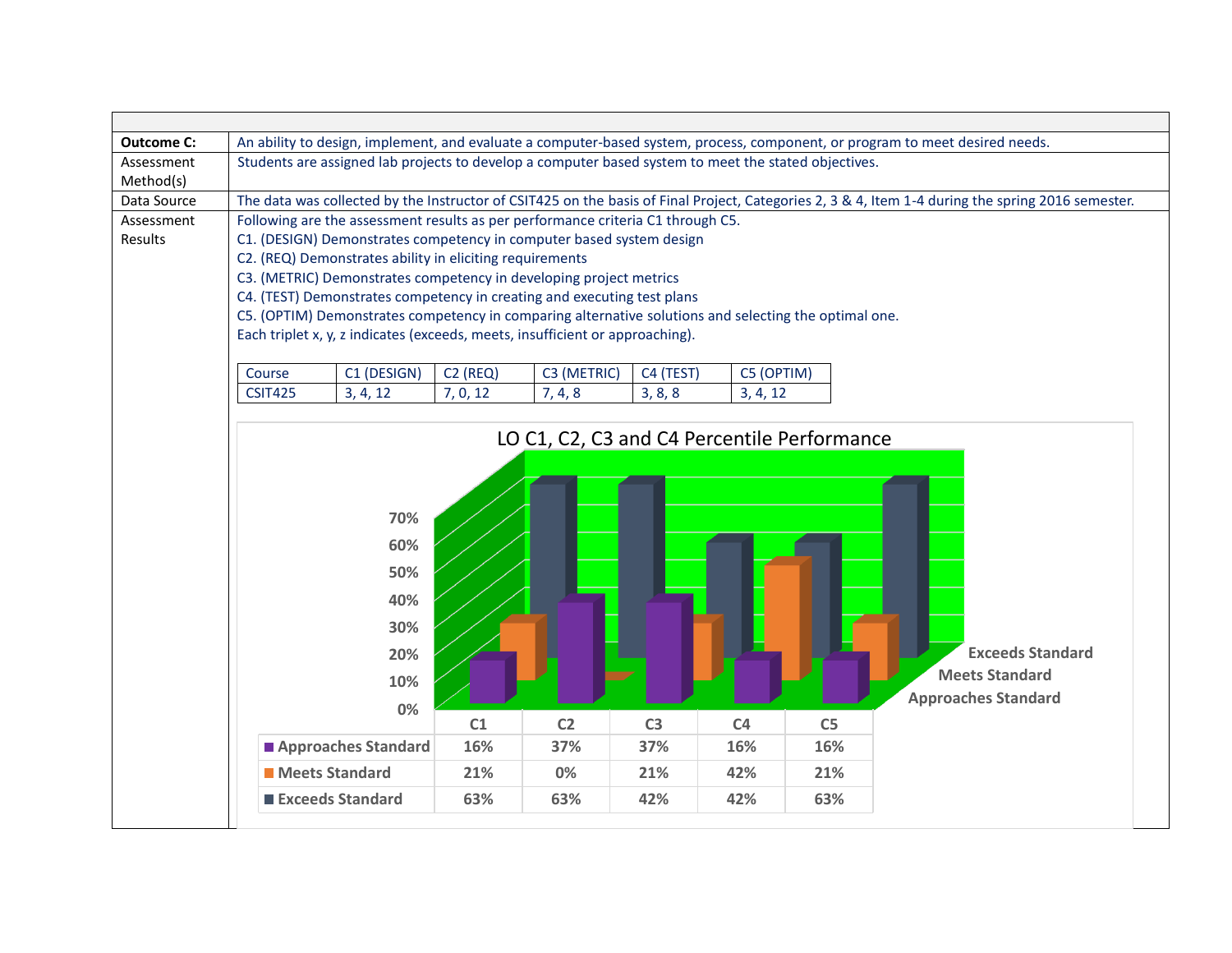| <b>Outcome D:</b> | An ability to function effectively on teams to accomplish a common goal.                                                                            |                     |            |                |                |                                                                                                |                                                                                                                                                |  |  |  |
|-------------------|-----------------------------------------------------------------------------------------------------------------------------------------------------|---------------------|------------|----------------|----------------|------------------------------------------------------------------------------------------------|------------------------------------------------------------------------------------------------------------------------------------------------|--|--|--|
| Assessment        | Done through project portfolio and peer evaluations.                                                                                                |                     |            |                |                |                                                                                                |                                                                                                                                                |  |  |  |
| Method(s)         |                                                                                                                                                     |                     |            |                |                |                                                                                                |                                                                                                                                                |  |  |  |
| Data Source       | The data was collected by the Instructor of CSIT425 on the basis of Final Project, Category 6 and peer presentations given students in spring 2016. |                     |            |                |                |                                                                                                |                                                                                                                                                |  |  |  |
| Assessment        | Following are the assessment results as per performance criteria D1 through D4.                                                                     |                     |            |                |                |                                                                                                |                                                                                                                                                |  |  |  |
| Results           | D1. (DOCU) Demonstrates ability to document well the work.                                                                                          |                     |            |                |                |                                                                                                |                                                                                                                                                |  |  |  |
|                   |                                                                                                                                                     |                     |            |                |                |                                                                                                | D2. (INTER) Demonstrates ability to communicate with team members, listen actively, provide feedback and share information.                    |  |  |  |
|                   |                                                                                                                                                     |                     |            |                |                |                                                                                                | D3. (VALID) Demonstrates the ability to validate research on an assigned relational database systems topic using empirical evidence to support |  |  |  |
|                   | claims.                                                                                                                                             |                     |            |                |                |                                                                                                |                                                                                                                                                |  |  |  |
|                   | D4. (DEAD) Demonstrates ability to meet deadlines.                                                                                                  |                     |            |                |                |                                                                                                |                                                                                                                                                |  |  |  |
|                   | Each triplet x, y, z indicates (exceeds, meets, insufficient or approaching).                                                                       |                     |            |                |                |                                                                                                |                                                                                                                                                |  |  |  |
|                   | Course                                                                                                                                              | D1 (DOCU)           | D2 (INTER) | D3 (VALID)     | D4 (DEAD)      |                                                                                                |                                                                                                                                                |  |  |  |
|                   | <b>CSIT425</b>                                                                                                                                      | 3, 0, 16            | 3, 12, 4   | 3, 12, 4       | 3, 19, 0       |                                                                                                |                                                                                                                                                |  |  |  |
|                   |                                                                                                                                                     |                     |            |                |                |                                                                                                |                                                                                                                                                |  |  |  |
|                   |                                                                                                                                                     |                     |            |                |                | LOs D <sub>1</sub> , D <sub>2</sub> , D <sub>3</sub> and D <sub>4</sub> Percentile Performance |                                                                                                                                                |  |  |  |
|                   |                                                                                                                                                     |                     |            |                |                |                                                                                                |                                                                                                                                                |  |  |  |
|                   |                                                                                                                                                     |                     |            |                |                |                                                                                                |                                                                                                                                                |  |  |  |
|                   |                                                                                                                                                     |                     |            |                |                |                                                                                                |                                                                                                                                                |  |  |  |
|                   |                                                                                                                                                     |                     |            |                |                |                                                                                                |                                                                                                                                                |  |  |  |
|                   |                                                                                                                                                     | 100%                |            |                |                |                                                                                                |                                                                                                                                                |  |  |  |
|                   |                                                                                                                                                     | 80%                 |            |                |                |                                                                                                |                                                                                                                                                |  |  |  |
|                   |                                                                                                                                                     |                     |            |                |                |                                                                                                |                                                                                                                                                |  |  |  |
|                   |                                                                                                                                                     | 60%                 |            |                |                |                                                                                                |                                                                                                                                                |  |  |  |
|                   |                                                                                                                                                     | 40%                 |            |                |                |                                                                                                | <b>Exceeds Standard</b>                                                                                                                        |  |  |  |
|                   |                                                                                                                                                     |                     |            |                |                |                                                                                                |                                                                                                                                                |  |  |  |
|                   |                                                                                                                                                     | 20%                 |            |                |                |                                                                                                | <b>Meets Standard</b>                                                                                                                          |  |  |  |
|                   |                                                                                                                                                     |                     |            |                |                |                                                                                                | <b>Approaches Standard</b>                                                                                                                     |  |  |  |
|                   |                                                                                                                                                     | 0%                  |            |                |                |                                                                                                |                                                                                                                                                |  |  |  |
|                   |                                                                                                                                                     |                     | D1         | D <sub>2</sub> | D <sub>3</sub> | D <sub>4</sub>                                                                                 |                                                                                                                                                |  |  |  |
|                   |                                                                                                                                                     | Approaches Standard | 16%        | 16%            | 16%            | 16%                                                                                            |                                                                                                                                                |  |  |  |
|                   | <b>Meets Standard</b>                                                                                                                               |                     | 0%         | 63%            | 63%            | 100%                                                                                           |                                                                                                                                                |  |  |  |
|                   | Exceeds Standard                                                                                                                                    |                     | 84%        | 21%            | 21%            | 0%                                                                                             |                                                                                                                                                |  |  |  |
|                   |                                                                                                                                                     |                     |            |                |                |                                                                                                |                                                                                                                                                |  |  |  |
|                   |                                                                                                                                                     |                     |            |                |                |                                                                                                |                                                                                                                                                |  |  |  |
| <b>Outcome E:</b> | An understanding of professional, ethical, legal, security and social issues and responsibilities.                                                  |                     |            |                |                |                                                                                                |                                                                                                                                                |  |  |  |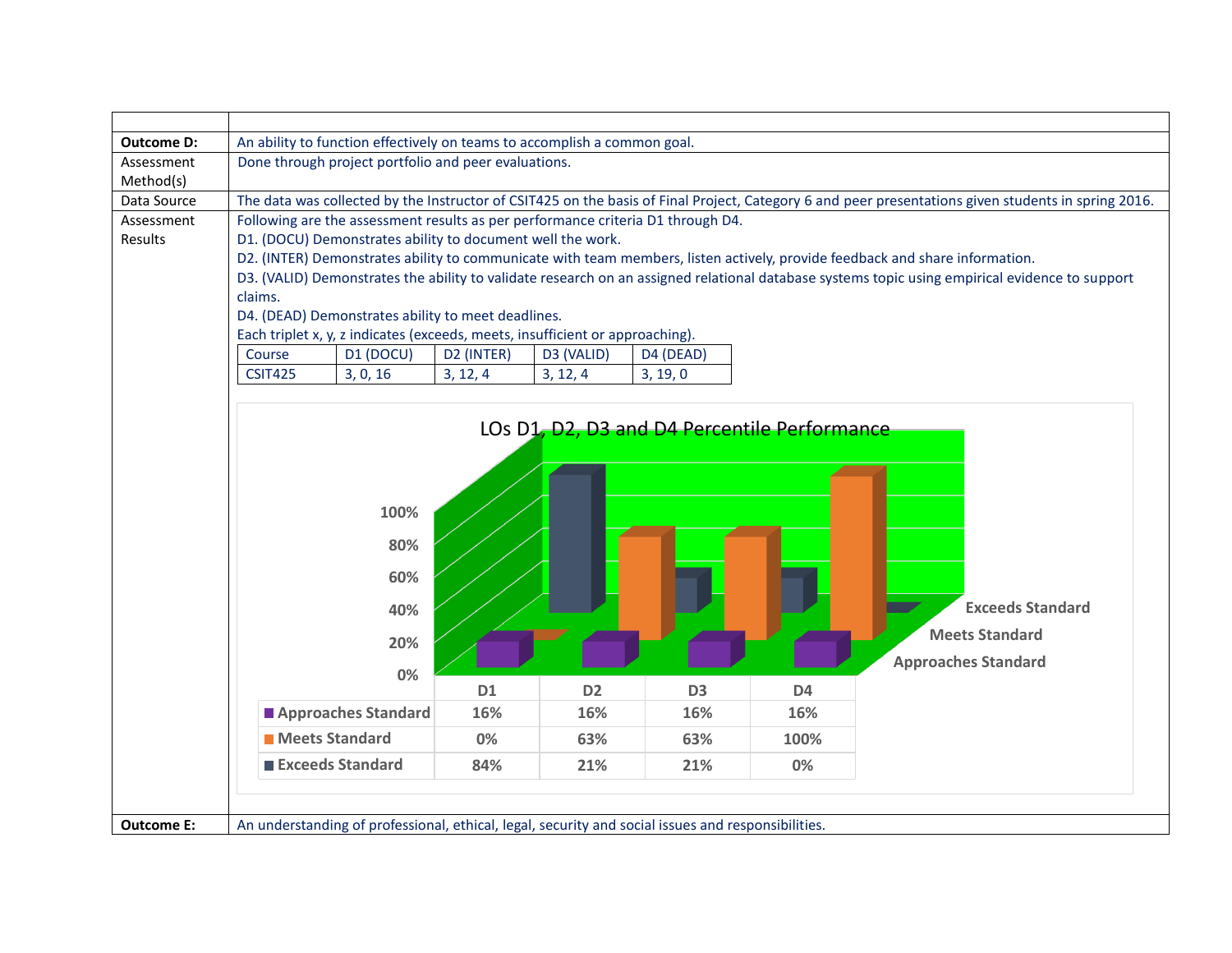| Assessment<br>Method(s) | Specific questions are included in the assignments and tests for assessing this goal.                                                                                                                                                                              |                                                                                 |                            |                       |                                                                                      |                                                                                                                                      |  |  |  |
|-------------------------|--------------------------------------------------------------------------------------------------------------------------------------------------------------------------------------------------------------------------------------------------------------------|---------------------------------------------------------------------------------|----------------------------|-----------------------|--------------------------------------------------------------------------------------|--------------------------------------------------------------------------------------------------------------------------------------|--|--|--|
| Data Source             |                                                                                                                                                                                                                                                                    |                                                                                 |                            |                       |                                                                                      |                                                                                                                                      |  |  |  |
|                         | The data was to be collected for CSIT201 course that was not offered in spring 2016, so that analysis could not be performed and<br>is not reported in current assessment report. However, what is to be done and how data collected and to be presented is listed |                                                                                 |                            |                       |                                                                                      |                                                                                                                                      |  |  |  |
|                         |                                                                                                                                                                                                                                                                    | here. This will done during fall 2016 when this course is offered.              |                            |                       |                                                                                      |                                                                                                                                      |  |  |  |
| Assessment              |                                                                                                                                                                                                                                                                    |                                                                                 |                            |                       | Following are the assessment results as per performance criteria E1 through E3.      |                                                                                                                                      |  |  |  |
| Results                 |                                                                                                                                                                                                                                                                    | E1. (ETHIC) Understands the ethical issues related to technology.               |                            |                       |                                                                                      |                                                                                                                                      |  |  |  |
|                         |                                                                                                                                                                                                                                                                    | E2. (SECUR) Understands the security issues and problems of identity theft.     |                            |                       |                                                                                      |                                                                                                                                      |  |  |  |
|                         |                                                                                                                                                                                                                                                                    |                                                                                 |                            |                       |                                                                                      | E3. (MAL) Demonstrates knowledge about the characteristics of different malware types and the differences between them.              |  |  |  |
|                         |                                                                                                                                                                                                                                                                    |                                                                                 |                            |                       |                                                                                      |                                                                                                                                      |  |  |  |
|                         |                                                                                                                                                                                                                                                                    | Each triplet x, y, z indicates (exceeds, meets, insufficient or approaching).   |                            |                       |                                                                                      |                                                                                                                                      |  |  |  |
|                         | Course                                                                                                                                                                                                                                                             | E1 (ETHIC)                                                                      | E2 (SECUR)                 | E3 (MAL)              |                                                                                      |                                                                                                                                      |  |  |  |
|                         | <b>CSIT201</b>                                                                                                                                                                                                                                                     |                                                                                 |                            |                       |                                                                                      |                                                                                                                                      |  |  |  |
|                         |                                                                                                                                                                                                                                                                    |                                                                                 |                            |                       |                                                                                      |                                                                                                                                      |  |  |  |
|                         |                                                                                                                                                                                                                                                                    |                                                                                 |                            |                       |                                                                                      |                                                                                                                                      |  |  |  |
|                         |                                                                                                                                                                                                                                                                    |                                                                                 |                            |                       |                                                                                      |                                                                                                                                      |  |  |  |
|                         |                                                                                                                                                                                                                                                                    |                                                                                 |                            |                       |                                                                                      |                                                                                                                                      |  |  |  |
|                         |                                                                                                                                                                                                                                                                    |                                                                                 |                            |                       |                                                                                      |                                                                                                                                      |  |  |  |
| <b>Outcome F:</b>       |                                                                                                                                                                                                                                                                    | An ability to communicate effectively with a range of audiences.                |                            |                       |                                                                                      |                                                                                                                                      |  |  |  |
| Assessment              |                                                                                                                                                                                                                                                                    |                                                                                 |                            |                       |                                                                                      | In oral communication courses, the students make a number of class presentations. Each presentation is evaluated as per the          |  |  |  |
| Method(s)               |                                                                                                                                                                                                                                                                    |                                                                                 |                            |                       |                                                                                      | performance criteria pertaining to this goal. Instructor collects assessment data and forwards it to the assessment Committee Chair. |  |  |  |
| Data Source             |                                                                                                                                                                                                                                                                    |                                                                                 |                            |                       |                                                                                      | The data collection was done by one Instructor offering CSIT425 in spring 2016. Data presented here is collected on Final Project,   |  |  |  |
|                         |                                                                                                                                                                                                                                                                    | Categories 2, 4 & 5, Items 1-5 of student presentations.                        |                            |                       |                                                                                      |                                                                                                                                      |  |  |  |
| Assessment              |                                                                                                                                                                                                                                                                    |                                                                                 |                            |                       | Following are the assessment results as per performance criteria (PC) F1 through F4. |                                                                                                                                      |  |  |  |
| Results                 |                                                                                                                                                                                                                                                                    | F1. (VERBAL) Demonstrates an ability of good verbal skills                      |                            |                       |                                                                                      |                                                                                                                                      |  |  |  |
|                         |                                                                                                                                                                                                                                                                    | F2. (PRESENT) Demonstrates good knowledge of presentation software              |                            |                       |                                                                                      |                                                                                                                                      |  |  |  |
|                         |                                                                                                                                                                                                                                                                    | F3. (ORGN) Demonstrates an ability of good organization of the talk             |                            |                       |                                                                                      |                                                                                                                                      |  |  |  |
|                         |                                                                                                                                                                                                                                                                    | F4. (KNOW) Demonstrates knowledge of the topic                                  |                            |                       |                                                                                      |                                                                                                                                      |  |  |  |
|                         |                                                                                                                                                                                                                                                                    |                                                                                 |                            |                       |                                                                                      |                                                                                                                                      |  |  |  |
|                         |                                                                                                                                                                                                                                                                    | Each triplet (x, y, z) indicates (exceeds, meets, insufficient or approaching). |                            |                       |                                                                                      |                                                                                                                                      |  |  |  |
|                         | Course<br>CSIT425-01                                                                                                                                                                                                                                               | F1 (VERBAL)<br>10, 14, 6                                                        | F2 (PRESENT)<br>10, 10, 10 | F3 (ORGN)<br>20, 3, 7 | F4 (KNOW)<br>19, 8, 3                                                                |                                                                                                                                      |  |  |  |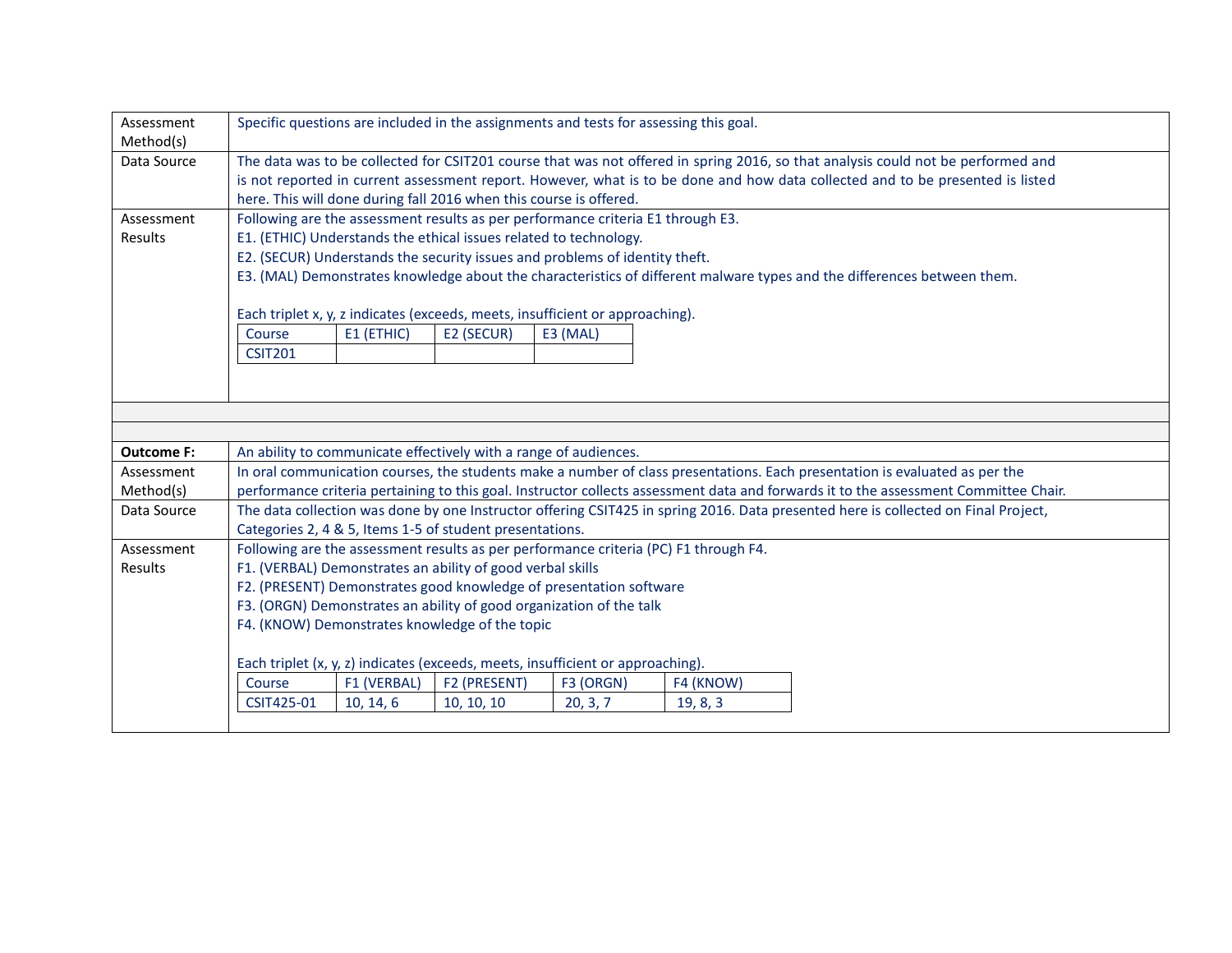|                         | LOs F1, F2, F3 and F4 Percentile Performance                                                                                                                                                                                                                                                                                                                                                                |              |                |                |     |                                                                                                                                                                                                                                                                          |  |  |  |
|-------------------------|-------------------------------------------------------------------------------------------------------------------------------------------------------------------------------------------------------------------------------------------------------------------------------------------------------------------------------------------------------------------------------------------------------------|--------------|----------------|----------------|-----|--------------------------------------------------------------------------------------------------------------------------------------------------------------------------------------------------------------------------------------------------------------------------|--|--|--|
|                         | 90%<br>80%<br>70%<br>60%<br>50%<br>40%<br>30%<br>20%<br>10%<br>0%                                                                                                                                                                                                                                                                                                                                           |              |                |                |     | <b>Exceeds Standard</b><br><b>Meets Standard</b><br><b>Approaches Standard</b>                                                                                                                                                                                           |  |  |  |
|                         |                                                                                                                                                                                                                                                                                                                                                                                                             | F1           | F <sub>2</sub> | F <sub>3</sub> | F4  |                                                                                                                                                                                                                                                                          |  |  |  |
|                         | Approaches Standard                                                                                                                                                                                                                                                                                                                                                                                         | 5%           | 37%            | 16%            | 16% |                                                                                                                                                                                                                                                                          |  |  |  |
|                         | <b>Meets Standard</b>                                                                                                                                                                                                                                                                                                                                                                                       | 32%          | 63%            | 0%             | 84% |                                                                                                                                                                                                                                                                          |  |  |  |
|                         | Exceeds Standard                                                                                                                                                                                                                                                                                                                                                                                            | 63%          | 0%             | 84%            | 0%  |                                                                                                                                                                                                                                                                          |  |  |  |
| <b>Outcome G:</b>       | An ability to analyze the local and global impact of computing on individuals, organizations, and society.                                                                                                                                                                                                                                                                                                  |              |                |                |     |                                                                                                                                                                                                                                                                          |  |  |  |
| Assessment<br>Method(s) | Selected questions extracted from course examinations and assignments; selected components of course projects.                                                                                                                                                                                                                                                                                              |              |                |                |     |                                                                                                                                                                                                                                                                          |  |  |  |
| Data Source             |                                                                                                                                                                                                                                                                                                                                                                                                             |              |                |                |     | The data was to be collected for CSIT201 course that was not offered in spring 2016, so that analysis could not be performed and is<br>not reported in current assessment report. However, what is to be done and how data collected and to be presented is listed here. |  |  |  |
| Assessment<br>Results   | This will done during fall 2016 when this course is offered.<br>Following are the assessment results as per performance criteria G1 through G2.<br>Performance Criteria<br>G1. (IMPACT) Demonstrates an ability to analyze the local and global impact of computing on individuals.<br>G2. (SOCIETY) Demonstrates an ability to analyze the local and global impact of computing organizations and society. |              |                |                |     |                                                                                                                                                                                                                                                                          |  |  |  |
|                         | Each triplet x, y, z indicates (exceeds, meets, insufficient or approaching) percentile performance of each LO.<br>Course<br>G1 (IMPACT)<br><b>CSIT201</b>                                                                                                                                                                                                                                                  | G2 (SOCIETY) |                |                |     |                                                                                                                                                                                                                                                                          |  |  |  |
| Outcome I:              | An ability to use current techniques, skills, and tools necessary for computing practice.                                                                                                                                                                                                                                                                                                                   |              |                |                |     |                                                                                                                                                                                                                                                                          |  |  |  |
|                         |                                                                                                                                                                                                                                                                                                                                                                                                             |              |                |                |     |                                                                                                                                                                                                                                                                          |  |  |  |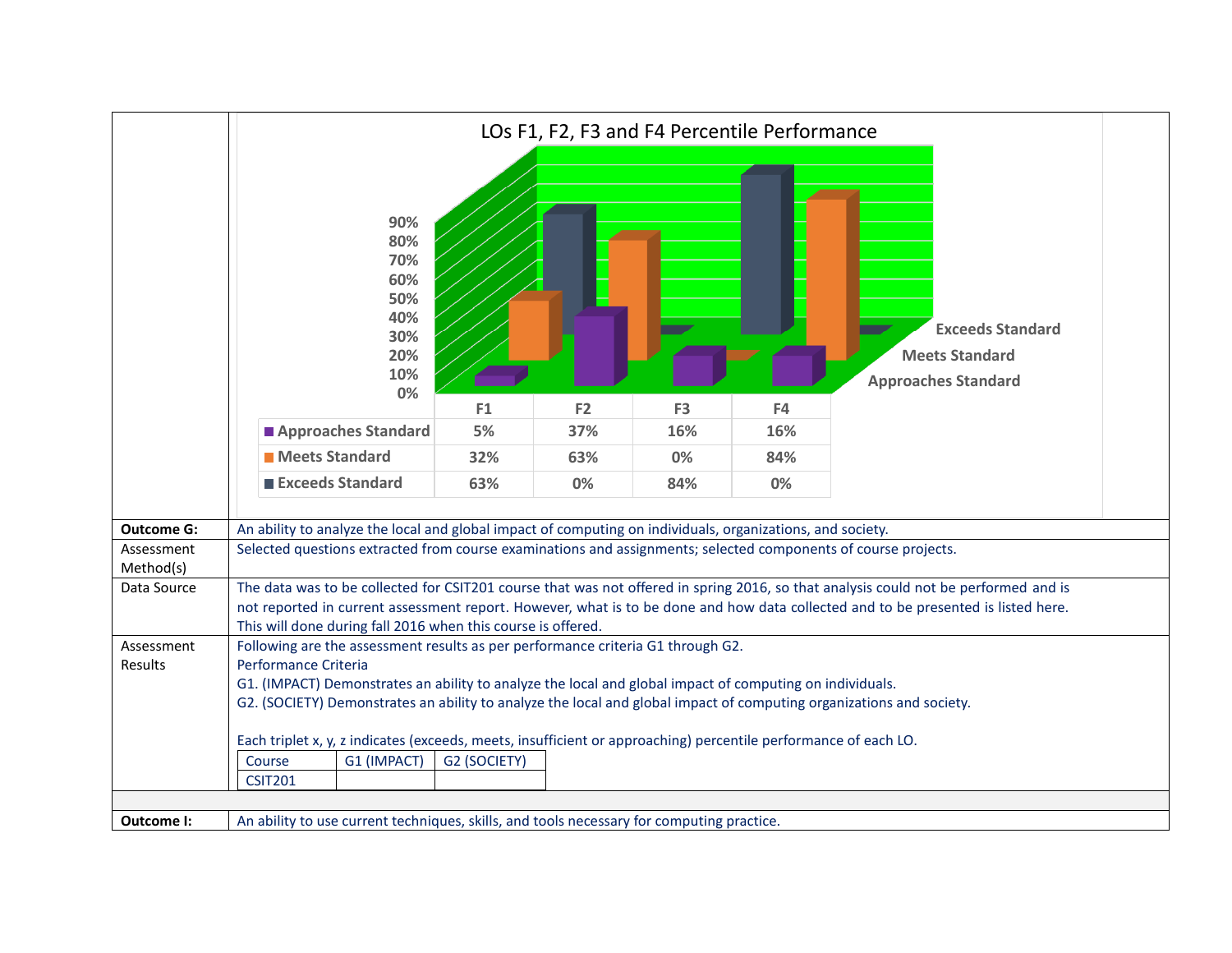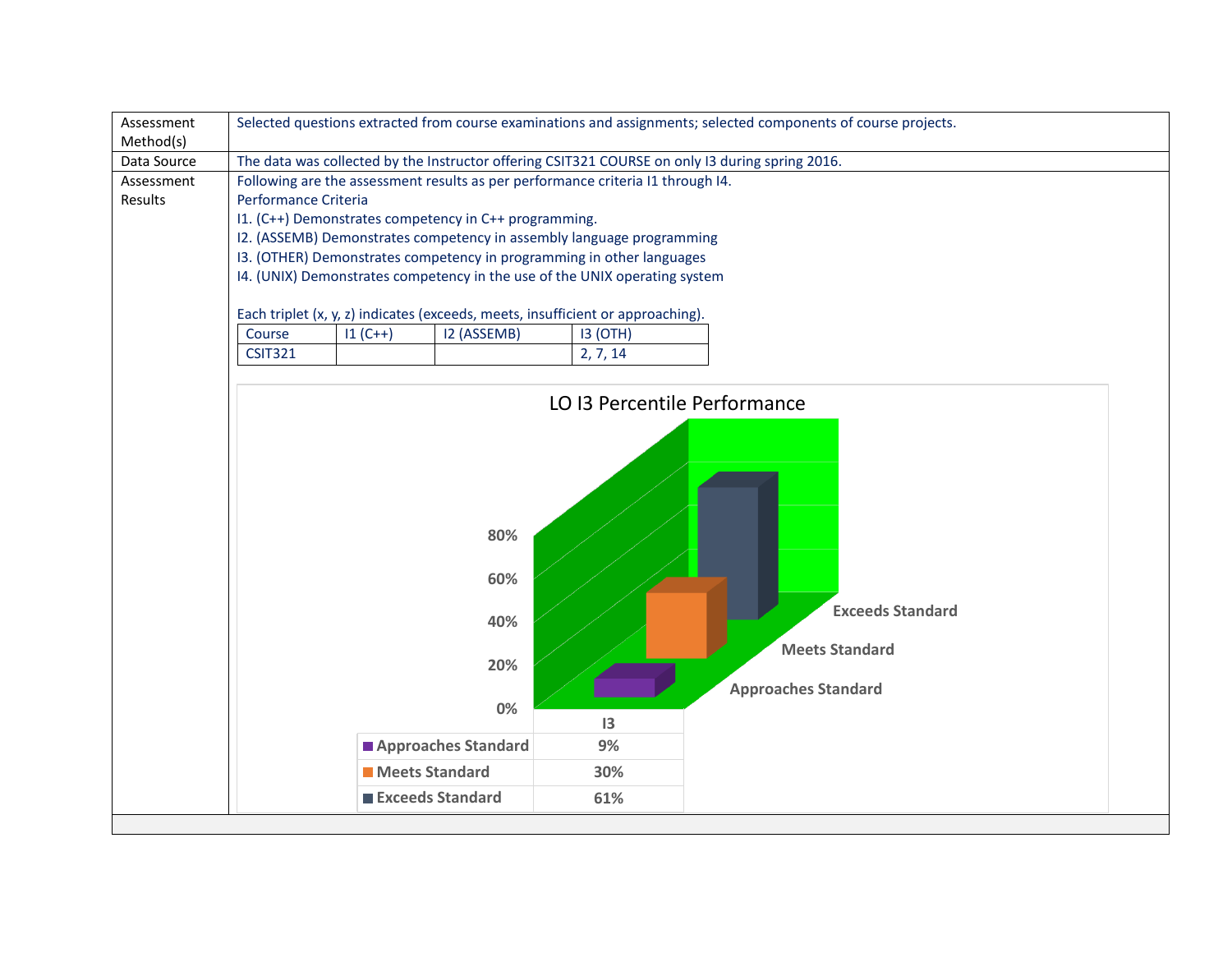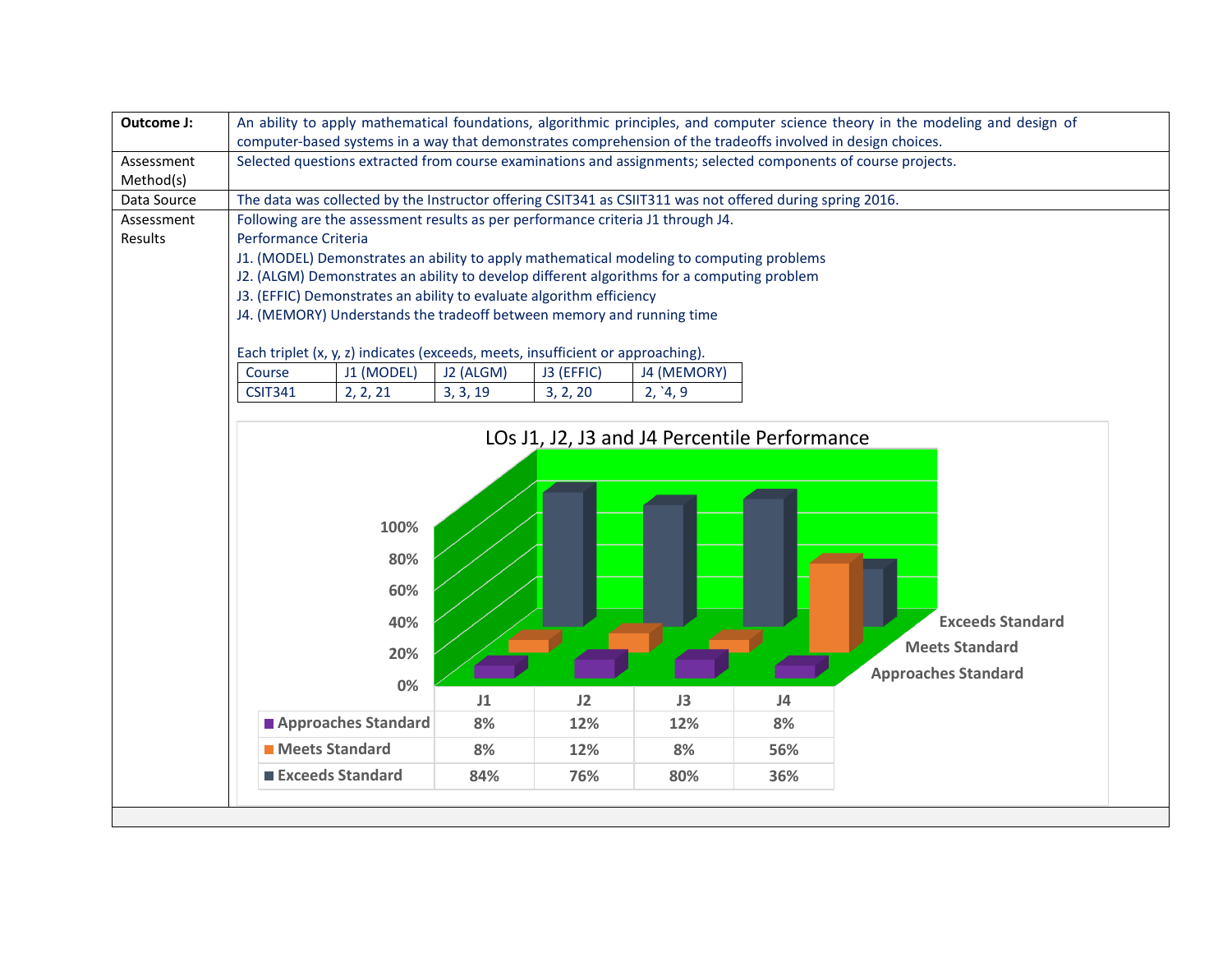| <b>Outcome K:</b> | An ability to apply design and development principles in the construction of software systems of varying complexity. |            |                |                |                                              |                            |  |  |  |  |
|-------------------|----------------------------------------------------------------------------------------------------------------------|------------|----------------|----------------|----------------------------------------------|----------------------------|--|--|--|--|
| Assessment        | Based on project portfolio.                                                                                          |            |                |                |                                              |                            |  |  |  |  |
| Method(s)         |                                                                                                                      |            |                |                |                                              |                            |  |  |  |  |
| Data Source       | The data was collected by the Instructors offering CSIT425.                                                          |            |                |                |                                              |                            |  |  |  |  |
| Assessment        | Following are the assessment results as per performance criteria K1 through K4.                                      |            |                |                |                                              |                            |  |  |  |  |
| Results           | Performance Criteria                                                                                                 |            |                |                |                                              |                            |  |  |  |  |
|                   | K1. (FORMAL) Demonstrates an ability of formally describing a software system                                        |            |                |                |                                              |                            |  |  |  |  |
|                   | K2. (ESTIM) Ability to establish estimates<br>K3. (PLAN) Able to develop a project plan                              |            |                |                |                                              |                            |  |  |  |  |
|                   | K4. (DOCU) Able to provide adequate internal and external documentation                                              |            |                |                |                                              |                            |  |  |  |  |
|                   |                                                                                                                      |            |                |                |                                              |                            |  |  |  |  |
|                   | Each triplet (x, y, z) indicates (exceeds, meets, insufficient or approaching).                                      |            |                |                |                                              |                            |  |  |  |  |
|                   | Course<br>K1 (FORMAL)                                                                                                | K2 (ESTIM) | (K3 PLAN)      | K4 (DOCU)      |                                              |                            |  |  |  |  |
|                   | <b>CSIT425</b><br>4, 12, 0                                                                                           | 5, 11, 0   | 5, 10, 1       | 1, 15, 0       |                                              |                            |  |  |  |  |
|                   |                                                                                                                      |            |                |                |                                              |                            |  |  |  |  |
|                   |                                                                                                                      |            |                |                | LOs K1, K2, K3 and K4 Percentile Performance |                            |  |  |  |  |
|                   |                                                                                                                      |            |                |                |                                              |                            |  |  |  |  |
|                   |                                                                                                                      |            |                |                |                                              |                            |  |  |  |  |
|                   |                                                                                                                      |            |                |                |                                              |                            |  |  |  |  |
|                   |                                                                                                                      |            |                |                |                                              |                            |  |  |  |  |
|                   | 100%                                                                                                                 |            |                |                |                                              |                            |  |  |  |  |
|                   | 80%                                                                                                                  |            |                |                |                                              |                            |  |  |  |  |
|                   |                                                                                                                      |            |                |                |                                              |                            |  |  |  |  |
|                   | 60%                                                                                                                  |            |                |                |                                              |                            |  |  |  |  |
|                   | 40%                                                                                                                  |            |                |                |                                              |                            |  |  |  |  |
|                   |                                                                                                                      |            |                |                |                                              | <b>Exceeds Standard</b>    |  |  |  |  |
|                   | 20%                                                                                                                  |            |                |                |                                              | <b>Meets Standard</b>      |  |  |  |  |
|                   |                                                                                                                      |            |                |                |                                              | <b>Approaches Standard</b> |  |  |  |  |
|                   | 0%                                                                                                                   |            |                |                |                                              |                            |  |  |  |  |
|                   |                                                                                                                      | K1         | K <sub>2</sub> | K <sub>3</sub> | K4                                           |                            |  |  |  |  |
|                   | Approaches Standard                                                                                                  | 25%        | 31%            | 31%            | 6%                                           |                            |  |  |  |  |
|                   | <b>Meets Standard</b>                                                                                                | 75%        | 69%            | 63%            | 94%                                          |                            |  |  |  |  |
|                   | Exceeds Standard                                                                                                     | 0%         | 0%             | 6%             | 0%                                           |                            |  |  |  |  |
|                   |                                                                                                                      |            |                |                |                                              |                            |  |  |  |  |
|                   |                                                                                                                      |            |                |                |                                              |                            |  |  |  |  |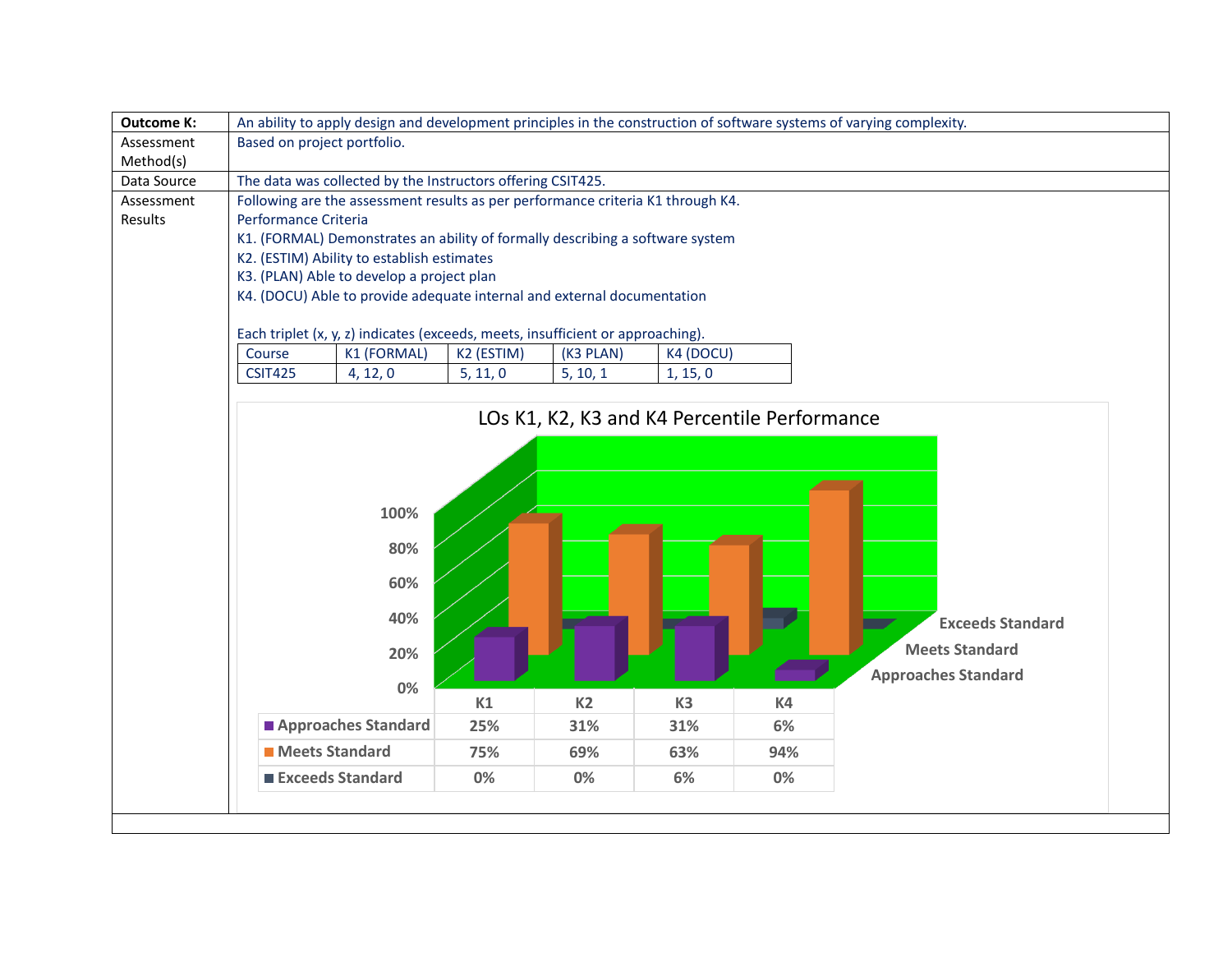| <b>Outcome H:</b>                                                                                                                                                                                                                                 | Recognition of the need for and an ability to engage in continuing professional development.                                                                                                                                                                                                                                                                                                                                                                                                                                                                                                                                                                                                                                                                                                                                                                                                                                                                                                                                                                                                                                                                                                                                                                                                                                                                                                                                                                                                                                                                                                                                                                                                                    |
|---------------------------------------------------------------------------------------------------------------------------------------------------------------------------------------------------------------------------------------------------|-----------------------------------------------------------------------------------------------------------------------------------------------------------------------------------------------------------------------------------------------------------------------------------------------------------------------------------------------------------------------------------------------------------------------------------------------------------------------------------------------------------------------------------------------------------------------------------------------------------------------------------------------------------------------------------------------------------------------------------------------------------------------------------------------------------------------------------------------------------------------------------------------------------------------------------------------------------------------------------------------------------------------------------------------------------------------------------------------------------------------------------------------------------------------------------------------------------------------------------------------------------------------------------------------------------------------------------------------------------------------------------------------------------------------------------------------------------------------------------------------------------------------------------------------------------------------------------------------------------------------------------------------------------------------------------------------------------------|
| Assessment<br>Method(s)                                                                                                                                                                                                                           | The department chair ad Dr. Singh invite and encourage the graduating students to fill out the attached survey (Appendix II). The<br>chair also reminds the faculty to identify the graduating students and ask them to fill out anonymously the survey.                                                                                                                                                                                                                                                                                                                                                                                                                                                                                                                                                                                                                                                                                                                                                                                                                                                                                                                                                                                                                                                                                                                                                                                                                                                                                                                                                                                                                                                        |
|                                                                                                                                                                                                                                                   | This indirect method helps us to refine the assessment of the Learning Goals.                                                                                                                                                                                                                                                                                                                                                                                                                                                                                                                                                                                                                                                                                                                                                                                                                                                                                                                                                                                                                                                                                                                                                                                                                                                                                                                                                                                                                                                                                                                                                                                                                                   |
|                                                                                                                                                                                                                                                   | The data is collected by the department chair is forwarded to me. Department chair may add the conclusions of data gotten by him<br>in this report. Not many students participated in senior exit survey during spring of 2016. The students transferring to Fredonia<br>from another school or transferring from another major have already earned 60-75 credits. Consequently, this category of students<br>spend on the average two years for graduating at Fredonia.                                                                                                                                                                                                                                                                                                                                                                                                                                                                                                                                                                                                                                                                                                                                                                                                                                                                                                                                                                                                                                                                                                                                                                                                                                        |
| <b>Assessment Results</b>                                                                                                                                                                                                                         |                                                                                                                                                                                                                                                                                                                                                                                                                                                                                                                                                                                                                                                                                                                                                                                                                                                                                                                                                                                                                                                                                                                                                                                                                                                                                                                                                                                                                                                                                                                                                                                                                                                                                                                 |
|                                                                                                                                                                                                                                                   |                                                                                                                                                                                                                                                                                                                                                                                                                                                                                                                                                                                                                                                                                                                                                                                                                                                                                                                                                                                                                                                                                                                                                                                                                                                                                                                                                                                                                                                                                                                                                                                                                                                                                                                 |
| <b>Conclusions</b><br>Have you had<br>an opportunity<br>to discuss<br>these results<br>within your<br>department? If<br>so, what form<br>did this take?<br>What<br>conclusions<br>were drawn<br>about student<br>learning as a<br>result of their | These results have been compiled after spending a lot of time and effort on the part of Dr. Singh in reminding the CIS faculty<br>periodically throughout the spring 2016 semester and providing them with a tailor-made template for correctly recording the<br>assessment data. I would suggest that as some faculty did not supply the data at all, this issue should be discussed in the first<br>department meeting to be held during beginning of Fall 2016 semester so as to take care of proper steps to enhance the quality of<br>collected data especially for the two courses CSIT221, CSIT231, CSIT431 and CSIT455 by all the instructors teaching these two<br>courses in fall 2016.<br>This report represents a systematic study of compiled results of assessment data collected for eight LOs: A, B, C, D, E, F, G, I, J and<br>K during spring 2016 semester. Dr. Zubairi and Dr. Barneva developed the relevant equations to aggregate the assessment data in<br>past. These equations have been rewritten elegantly in mathematical form by Dr. Singh. Dr. Singh, collected the assessment data<br>from several Instructors and processed the raw data using MS Excel software version 2013 to arrive at the final conclusions. Only<br>three Instructors have cooperated and provided assessment data in a timely manner so far. We believe that the assessment of eight<br>ABET LOs just in one semester is itself an achievement, given the fact that most of full-time faculty in the department was busy in<br>hiring two new positions during AY 2015-16. Additionally, Dr. Singh being full-time continent faculty in the CIS department has<br>tremendous teaching and service load. |
| assessment<br>efforts?                                                                                                                                                                                                                            | The results of assessment data analysis are presented in tabular as well as in graphical form in this report at appropriate places. If<br>we combine the percentile performance of two categories: Meets and Exceeds Standard, then the results are highly satisfactory for<br>almost all the eight LO's investigated in the current study. For most of LOs, we obtain percentile performance in the range of 84-<br>100%. However, there is one LO, e.g., A3 (CSIT241) that very low percentile performance (only 40%), which has to be improved in<br>future data collection. Similarly LOs pairs, B1 (CSIT341), B4 (CSIT3411) and C2 (CSIT425), C3 (CSIT425), LO, F2 (CSIT425) and triplet<br>K1, K2, K3 (CSIT425) course for which percentile performance falls is in range 63-75%. Consequently, these eight LOs also need<br>some attention to improve them in future course offerings.<br>We conclude that more data collection is definitely required to improve upon the percentile performance of all eight LOs as listed                                                                                                                                                                                                                                                                                                                                                                                                                                                                                                                                                                                                                                                                             |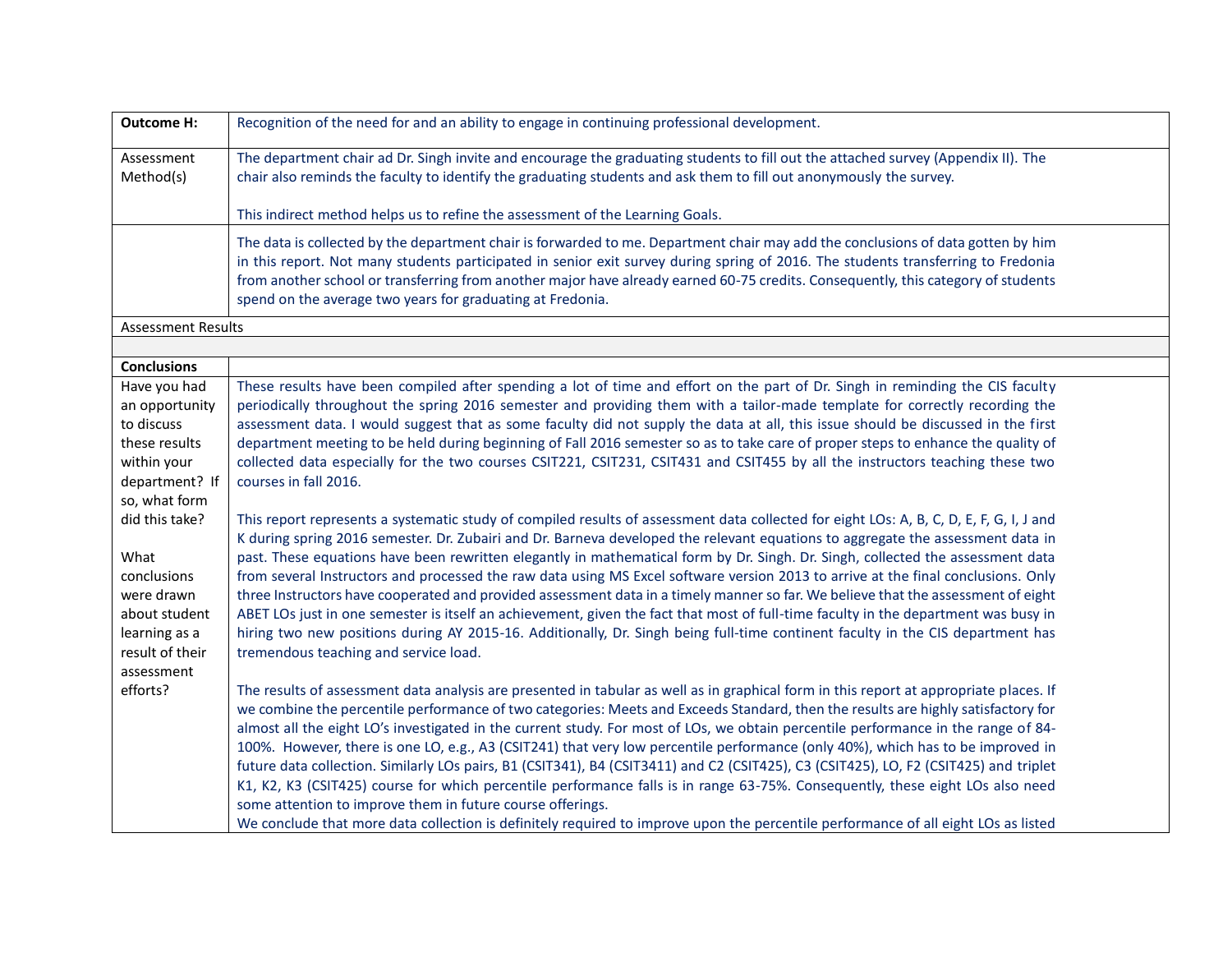| above to close the loop. This important issue has to be discussed in the first meeting of the department during fall 2016.                                                                                                                                                                                                                                                                                                                                                                                                                                                                                             |
|------------------------------------------------------------------------------------------------------------------------------------------------------------------------------------------------------------------------------------------------------------------------------------------------------------------------------------------------------------------------------------------------------------------------------------------------------------------------------------------------------------------------------------------------------------------------------------------------------------------------|
| At the end of this report, the results of senior exit survey are presented. When asked to rate their level of satisfaction with the CIS<br>Department on a scale of 0 to 5, one senior who responded to Senior Exit Survey gave perfect score of 5/5. Seven students took<br>independent study courses. Out of the courses listed, CSIT499 was the most listed course, which is a senior project. Other courses<br>taken included CSIT400 and CSIT 300. Several students attended conferences, seminars and workshops to broaden their knowledge.<br>Four students already have a job offer in a CS/CIS related field. |
| Some positive comments by senior students are listed below:<br>Accessibility of the department<br>٠<br>The knowledge of the faculty<br>$\bullet$<br>The technical skills acquired<br>$\bullet$<br>The helpfulness of the professors<br>٠<br>The friendliness of the staff<br>$\bullet$<br>The usefulness of the courses<br>$\bullet$                                                                                                                                                                                                                                                                                   |

**Appendix-I**



State University of New York at Fredonia Department of Computer and Information Sciences 2154 Fenton Hall (716) 673-4820

## **RUBRIC SHEET FOR ASSESSMENT OF PROGRAM OUTCOME H**

*Recognition of the need for and an ability to engage in continuing professional development* 

## **GRADUATING SENIORS EXIT SURVEY**

Please check the appropriate entry, or choose the most suitable option, or fill the blanks for each of the question given below where possible.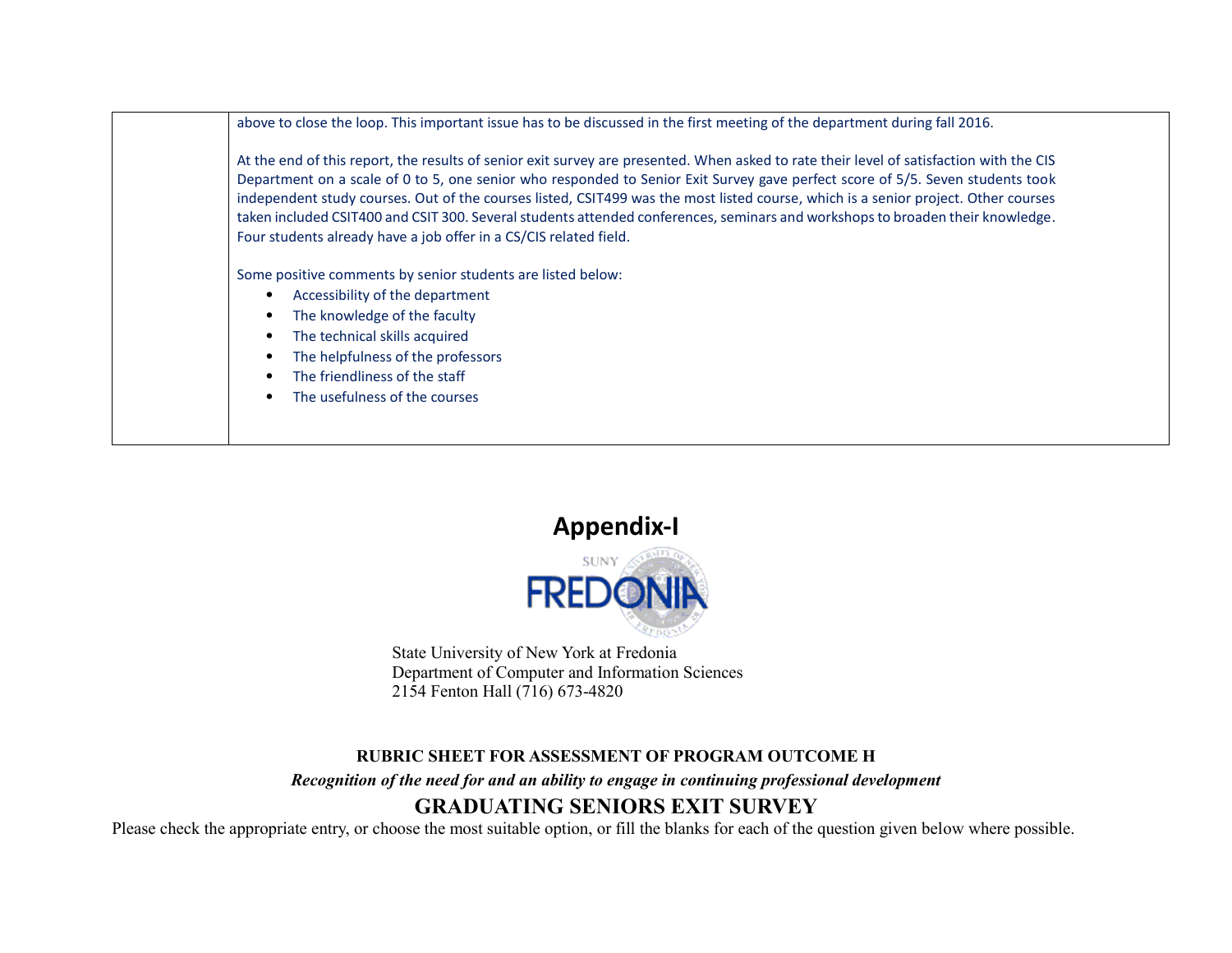Date:

1. You earned your B.S. degree in

- Computer Science Advanced Computing Track / Software Development Track / General Track
- Computer Information Systems <br>Systems Development/ System Management
- Another major, but I got a minor in Computer Science/ Computer Information Systems

2. a. Year started at SUNY Fredonia Year graduated

b. Did you change your major? Yes No

If Yes:

c. What was your previous major?

d. Did you transfer from another college to SUNY Fredonia? Yes No

If Yes:

e. How many credit hours did you transfer?

Less than 30 Less than 30 Between 30 and 60 Less between 60 and 75 Less over 75

f. How many semesters overall you spent at college (at SUNY Fredonia and the college your transferred from)?

3. On a scale of 6 to 1 (with 6 being Excellent and 1 being very poor): How satisfied are you with your education at the Department of Computer and Information Sciences in SUNY Fredonia?

4. Did you participate in any independent study or group project?

• Yes b. No

5. Did take any of the courses (circle what is appropriate):

- •
- CSIT 499 Project,
- CSIT 497 Thesis,
- HONR 400 Thesis,
- CSIT 400 Independent Study,
- CSIT 300 Internship.

6. Did you attend any conferences, workshops, seminars to broaden knowledge and skills?

• Yes b No.

7. Do you already have a job offer?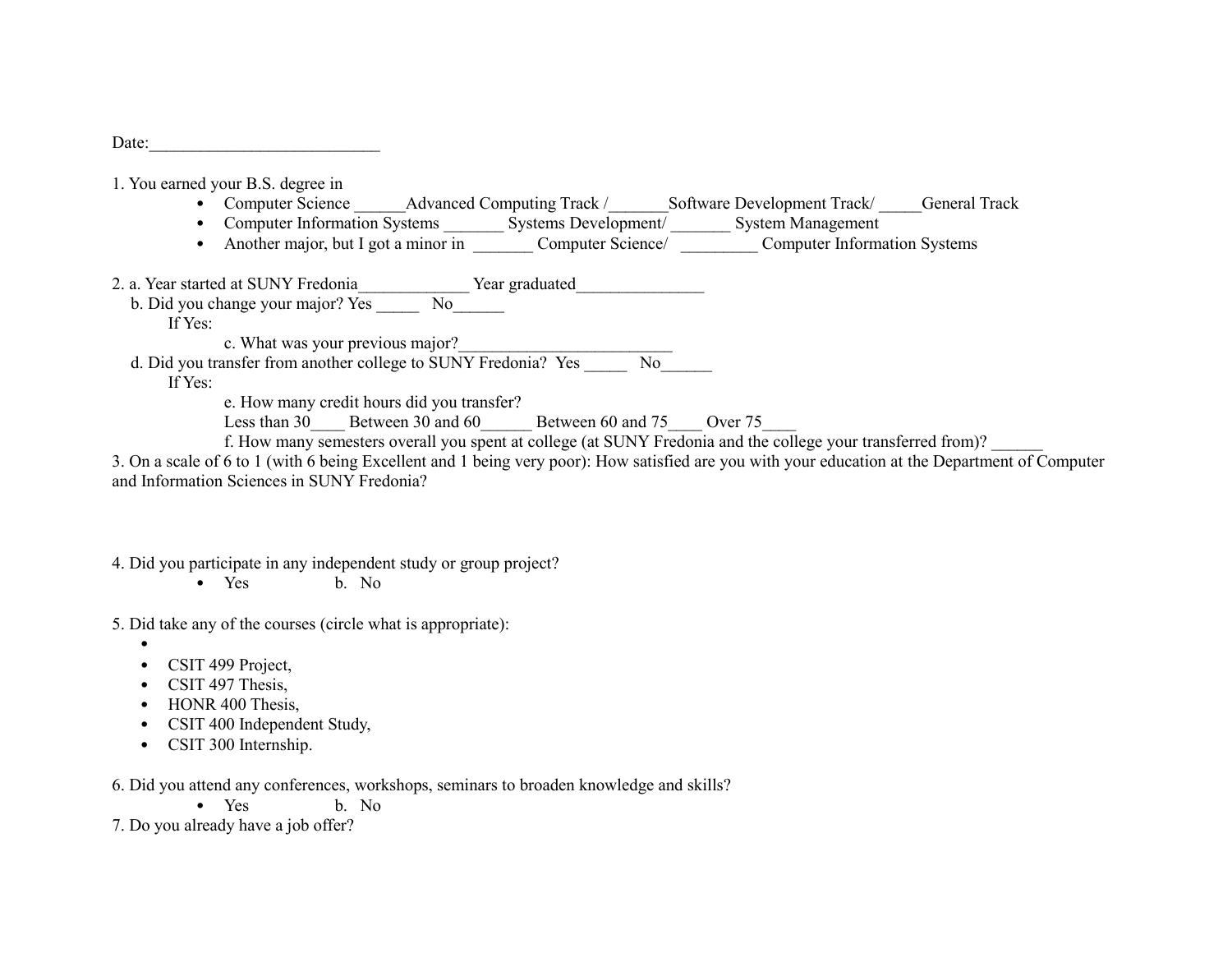• Yes b. No

If yes, is it related to your major?

• Yes b. No

8. Do you plan to attend graduate school?

- Yes, already accepted into graduate school; Field: \_\_\_\_\_\_\_\_\_\_\_
- Yes, applying now; Field: \_\_\_\_\_\_\_\_\_\_\_\_\_
- Yes, in the future
- $\bullet$  No

9. List five courses you liked the most at Fredonia

| a. |  |
|----|--|
| b. |  |
| C. |  |
|    |  |
| e  |  |

10. If you have a job offer, list four courses that were most beneficial to you in securing the job.

- a.  $\frac{1}{2}$  =  $\frac{1}{2}$  =  $\frac{1}{2}$  =  $\frac{1}{2}$  =  $\frac{1}{2}$  =  $\frac{1}{2}$  =  $\frac{1}{2}$  =  $\frac{1}{2}$  =  $\frac{1}{2}$  =  $\frac{1}{2}$  =  $\frac{1}{2}$  =  $\frac{1}{2}$  =  $\frac{1}{2}$  =  $\frac{1}{2}$  =  $\frac{1}{2}$  =  $\frac{1}{2}$  =  $\frac{1}{2}$  =  $\frac{1}{2}$  =  $\$ b. \_\_\_\_\_\_\_\_\_\_\_\_\_\_\_\_\_\_\_\_\_\_\_\_\_\_\_\_\_\_\_\_\_\_\_\_\_\_\_\_\_\_\_
- c. \_\_\_\_\_\_\_\_\_\_\_\_\_\_\_\_\_\_\_\_\_\_\_\_\_\_\_\_\_\_\_\_\_\_\_\_\_\_\_\_\_\_\_

 $d.$ 

11. If you had the option to take more elective choices in the discipline, what topic areas would you have liked to have taken at SUNY Fredonia?

- $\bullet$   $\qquad \qquad$   $\qquad \qquad$   $\qquad$   $\qquad$   $\qquad$   $\qquad$   $\qquad$   $\qquad$   $\qquad$   $\qquad$   $\qquad$   $\qquad$   $\qquad$   $\qquad$   $\qquad$   $\qquad$   $\qquad$   $\qquad$   $\qquad$   $\qquad$   $\qquad$   $\qquad$   $\qquad$   $\qquad$   $\qquad$   $\qquad$   $\qquad$   $\qquad$   $\qquad$   $\qquad$   $\qquad$   $\qquad$   $\qquad$   $\qquad$   $\qquad$   $\bullet$  . The contract of the contract of the contract of the contract of the contract of the contract of the contract of the contract of the contract of the contract of the contract of the contract of the contract of the co
- 
- \_\_\_\_\_\_\_\_\_\_\_\_\_\_\_\_\_\_\_\_\_\_\_\_\_\_\_\_\_\_\_\_\_\_\_\_\_\_\_\_\_ • \_\_\_\_\_\_\_\_\_\_\_\_\_\_\_\_\_\_\_\_\_\_\_\_\_\_\_\_\_\_\_\_\_\_\_\_\_\_\_\_\_
- 12. How accessible do you feel faculty offices and classrooms were? (inaccessible) 1 2 3 4 5 (very accessible)

13. Do you think the access you had to workspace and equipment were sufficient for your coursework  $(disagree)$  1 2 3 4 5 (agree)

 $\mathcal{L}_\text{max} = \mathcal{L}_\text{max} = \mathcal{L}_\text{max} = \mathcal{L}_\text{max} = \mathcal{L}_\text{max} = \mathcal{L}_\text{max} = \mathcal{L}_\text{max} = \mathcal{L}_\text{max} = \mathcal{L}_\text{max} = \mathcal{L}_\text{max} = \mathcal{L}_\text{max} = \mathcal{L}_\text{max} = \mathcal{L}_\text{max} = \mathcal{L}_\text{max} = \mathcal{L}_\text{max} = \mathcal{L}_\text{max} = \mathcal{L}_\text{max} = \mathcal{L}_\text{max} = \mathcal{$ 

14. What activities or courses helped you most to understand the need to maintain currency in the discipline